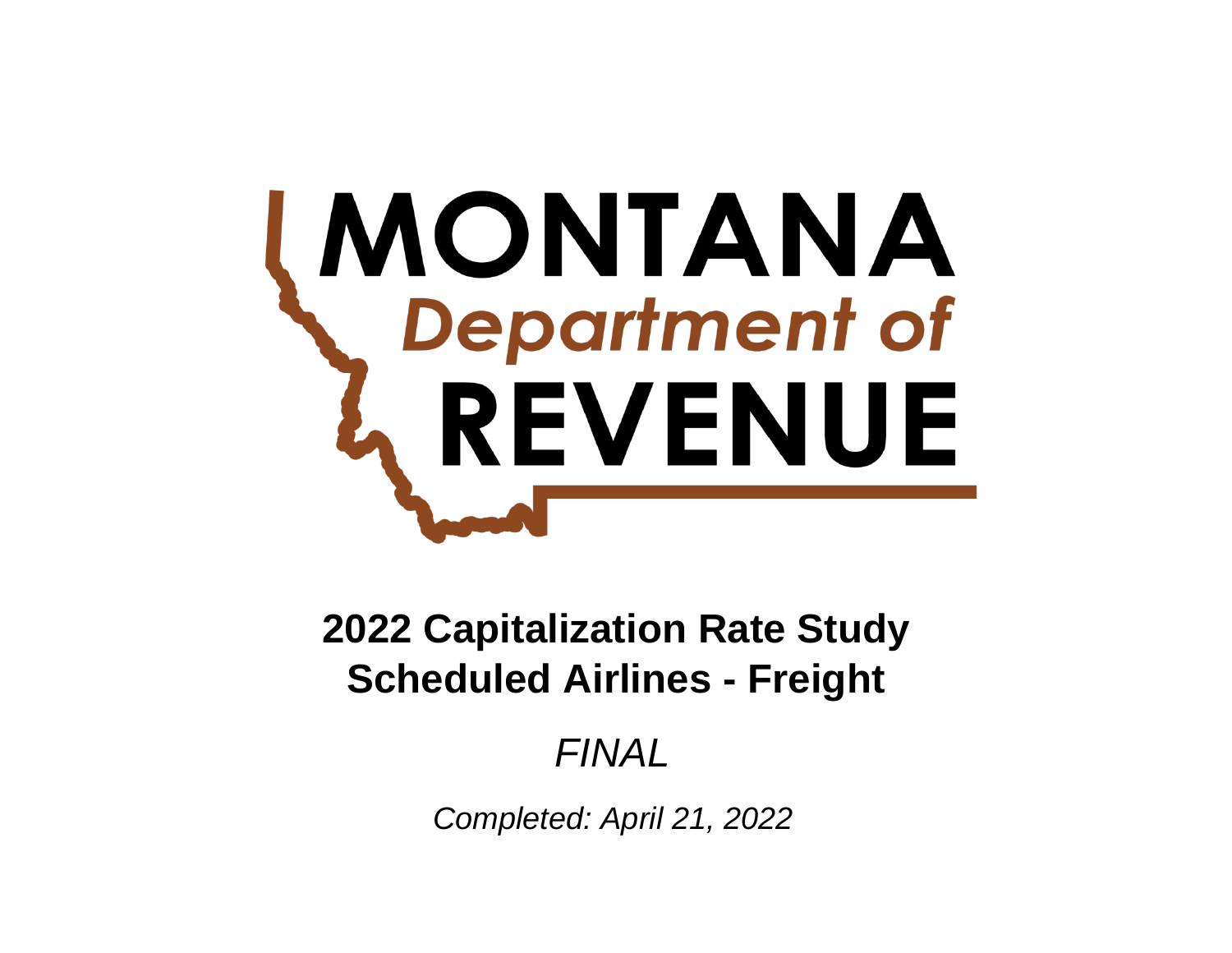#### **2022 Assessment Year Industry: Scheduled Airlines - Freight Yield Capitalization Rate Conclusion**

| Capital Structure <sup>[1]</sup>                                       |        |            |
|------------------------------------------------------------------------|--------|------------|
| Equity                                                                 | 60.00% |            |
| Debt                                                                   | 40.00% |            |
| <b>Equity Cost of Capital</b>                                          |        | Weighting  |
| Capital Asset Pricing Model - Ex Post <sup>[2]</sup>                   | 8.65%  | 45%        |
| Capital Asset Pricing Model - Ex Ante [2]                              | 7.26%  | 45%        |
| 3 Stage Dividend Discount Model - Dividends [3]                        | 8.75%  | 5%         |
| 3 Stage Dividend Discount Model - Earnings <sup>[3]</sup>              | 7.30%  | 5%         |
| <b>Weighted Average</b>                                                | 7.96%  | 100%       |
| Selected Cost of Equity                                                | 7.96%  |            |
|                                                                        |        |            |
| <b>Debt Cost of Capital</b>                                            |        | Weighting  |
| A - Mergent's - Avg. YTM of A Rated Corporate Bonds <sup>[4]</sup>     | 3.04%  | <b>20%</b> |
| Baa - Mergent's - Avg. YTM of Baa Rated Corporate Bonds <sup>[4]</sup> | 3.37%  | 20%        |
| Ba - Avg of MTDOR Study, Bloomberg and Capital IQ <sup>[5]</sup>       | 5.31%  | 40%        |
| B - Avg of MTDOR Study, Bloomberg and Capital IQ <sup>[5]</sup>        | 7.81%  | 20%        |
| <b>Weighted Average</b>                                                | 4.97%  | 100%       |
| Selected Cost of Debt                                                  | 4.97%  |            |
|                                                                        |        |            |

## **Weighted Average Cost of Capital (WACC)**

| Source of             | Capital          |                        | <b>Marginal Tax</b> | <b>After-tax Cost</b> |                      |
|-----------------------|------------------|------------------------|---------------------|-----------------------|----------------------|
| Capital               | <b>Structure</b> | <b>Cost of Capital</b> | Rate                | of Capital            | <b>Weighted Cost</b> |
| Equity                | 60.00%           | 7.96%                  |                     | 7.96%                 | 4.78%                |
| Debt                  | 40.00%           | 4.97%                  | 24.00%              | 3.78%                 | 1.51%                |
| <b>WACC</b>           | 100.00%          |                        |                     |                       | 6.29%                |
| <b>WACC (Rounded)</b> |                  |                        |                     |                       | 6.30%                |

#### **Notes**

[1] From worksheet: Capital Structure

[2] From worksheet: Capital Asset Pricing Model Summary

[3] From worksheet: Yield Equity Summary

[4] January 2022, Mergent Bond Record

[5] Average corporate bond yields from: Montana Department of Revenue High Yield Debt Study and Kroll Capitalization Rate Study.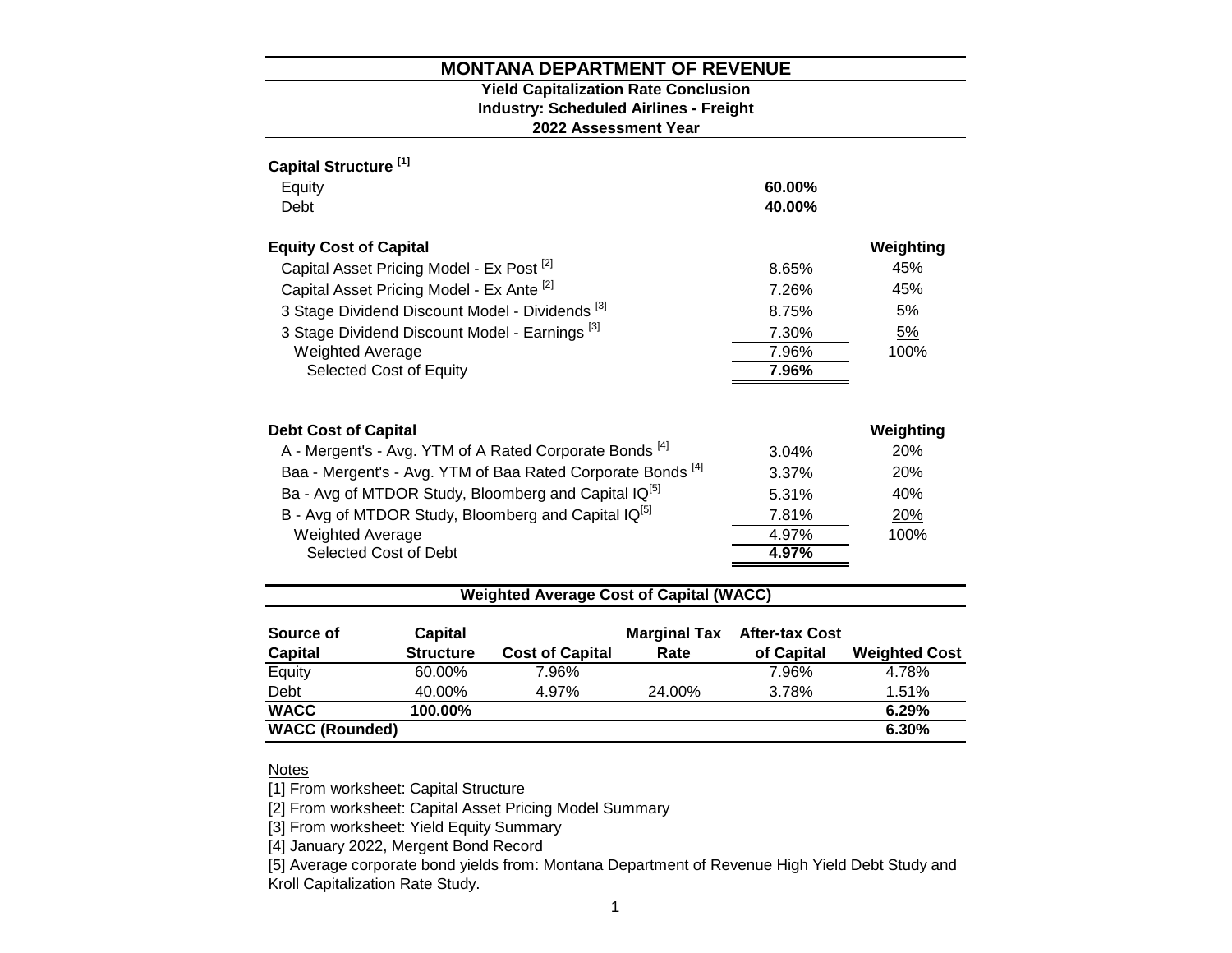#### **2022 Assessment Year Industry: Scheduled Airlines - Freight Direct Capitalization Rate Conclusion**

| Capital Structure <sup>[1]</sup><br>Equity<br>Debt                         | 60.00%<br>40.00% |
|----------------------------------------------------------------------------|------------------|
| Equity Capitalization Rate <sup>[2]</sup><br>NOI After-tax<br><b>GCF</b>   | 7.40%<br>14.95%  |
| Debt Capitalization Rate <sup>[3]</sup><br><b>Calculated Current Yield</b> | 4.00%            |

| Source of<br><b>Capital</b> | <b>Capital</b><br><b>Structure</b> | <b>Capitalization</b><br>Rate | <b>Marginal Tax</b><br>Rate | After-tax<br><b>Capitalization</b><br>Rate | Weighted<br><b>Capitalization</b><br>Rate |
|-----------------------------|------------------------------------|-------------------------------|-----------------------------|--------------------------------------------|-------------------------------------------|
| Equity                      | 60.00%                             | 7.40%                         |                             | 7.40%                                      | 4.44%                                     |
| Debt                        | 40.00%                             | 4.00%                         | 24.00%                      | 3.04%                                      | 1.22%                                     |
| <b>Total</b>                | 100.00%                            |                               |                             |                                            | 5.66%                                     |
| Total (Rounded)             |                                    |                               |                             |                                            | 5.70%                                     |

| <b>GCF Direct Capitalization Rate</b> |                                    |                               |                             |                                            |                                           |  |  |
|---------------------------------------|------------------------------------|-------------------------------|-----------------------------|--------------------------------------------|-------------------------------------------|--|--|
| Source of<br><b>Capital</b>           | <b>Capital</b><br><b>Structure</b> | <b>Capitalization</b><br>Rate | <b>Marginal Tax</b><br>Rate | After-tax<br><b>Capitalization</b><br>Rate | Weighted<br><b>Capitalization</b><br>Rate |  |  |
| Equity                                | 60.00%                             | 14.95%                        |                             | 14.95%                                     | 8.97%                                     |  |  |
| Debt                                  | 40.00%                             | 4.00%                         | 24.00%                      | 3.04%                                      | 1.22%                                     |  |  |
| <b>WACC</b>                           | 100.00%                            |                               |                             |                                            | 10.19%                                    |  |  |
| <b>Total (Rounded)</b>                |                                    |                               |                             |                                            | 10.20%                                    |  |  |

**Notes** 

[1] From worksheet: Capital Structure

[2] From worksheet: Direct Equity Summary

[3] From worksheet: Calculated Current Yield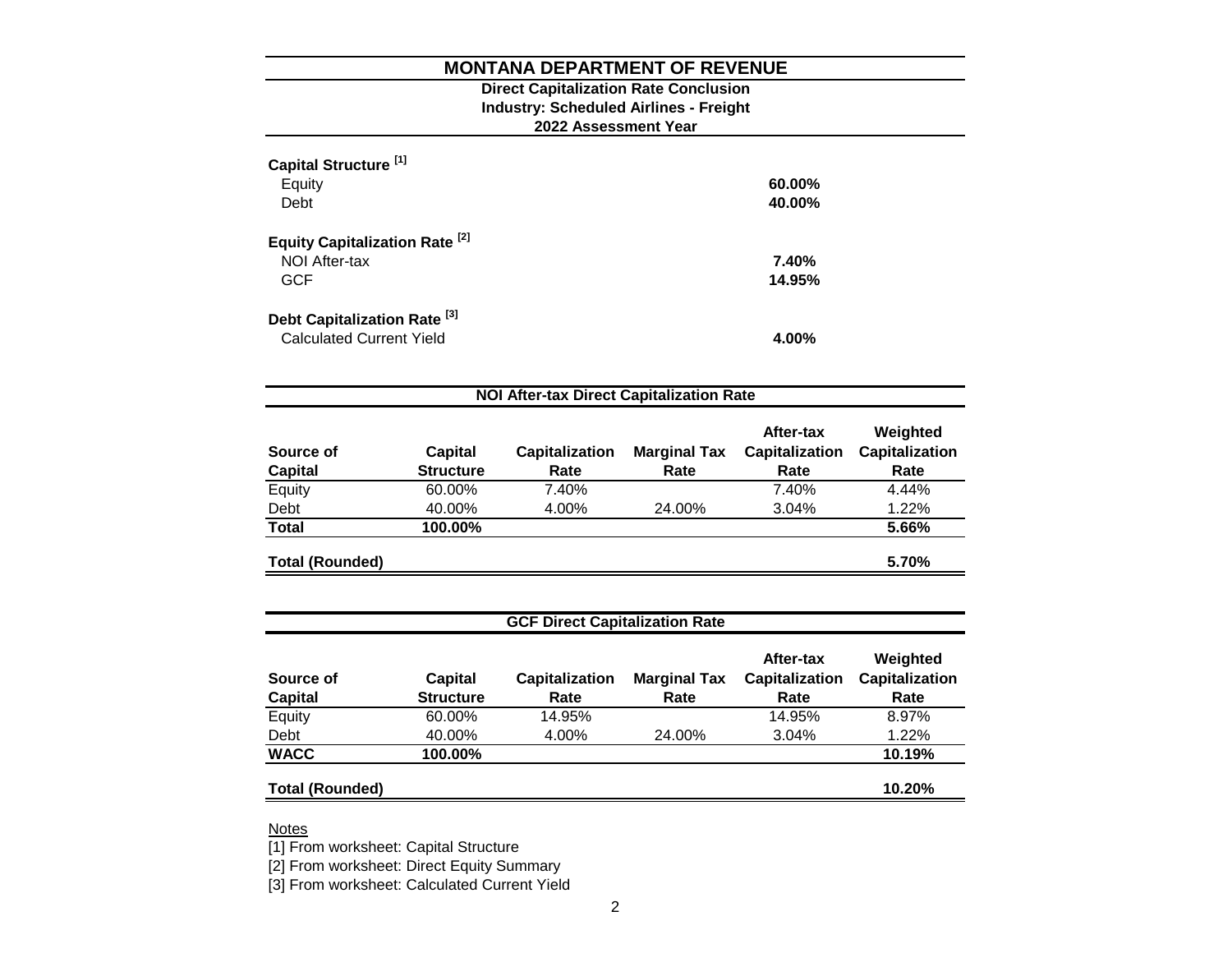**Selection of Guideline Companies**

**Industry: Scheduled Airlines - Freight**

#### **2022 Assessment Year**

#### **Screening Requirements:**

The universe of companies is all companies listed in Value Line under the air transport industry.

Companies were then selected using the following screening criteria:

- 1. Operates primarily as a freight carrier / air cargo service.
- 2. Actively traded on an American exchange.
- 3. Headquartered / incorporated in the United States
- 4. No significant merger & acquisition activity during the year.

|               |           | <b>Actively</b> |                         | <b>Consider as</b> |                         |                  |             |
|---------------|-----------|-----------------|-------------------------|--------------------|-------------------------|------------------|-------------|
|               |           | traded on an    |                         | <b>Potential</b>   | <b>Not Engaged</b>      | Use as           |             |
| Company       |           | American        | <b>Headquartered in</b> | Guideline          | in Material             | <b>Guideline</b> |             |
| <b>Ticker</b> | Air Cargo | exchange        | the United States       | Company            | <b>M&amp;A Activity</b> | Company          | <b>Note</b> |
| AAL           | <b>No</b> |                 |                         |                    |                         |                  |             |
| <b>AAWW</b>   | Yes       | Yes             | Yes                     | <b>Yes</b>         | Yes                     | Yes              |             |
| <b>AIRT</b>   | Yes       | Yes             | Yes                     | <b>Yes</b>         | Yes                     | Yes              |             |
| <b>ALGT</b>   | No        |                 |                         |                    |                         |                  |             |
| ALK           | <b>No</b> |                 |                         |                    |                         |                  |             |
| ATSG          | Yes       | Yes             | Yes                     | <b>Yes</b>         | Yes                     | <b>Yes</b>       |             |
| CPA           | <b>No</b> |                 |                         |                    |                         |                  |             |
| DAL           | No        |                 |                         |                    |                         |                  |             |
| <b>FDX</b>    | Yes       | Yes             | Yes                     | <b>Yes</b>         | Yes                     | Yes              |             |
| HA            | <b>No</b> |                 |                         |                    |                         |                  |             |
| <b>JBLU</b>   | <b>No</b> |                 |                         |                    |                         |                  |             |
| <b>LUV</b>    | No        |                 |                         |                    |                         |                  |             |
| <b>MESA</b>   | <b>No</b> |                 |                         |                    |                         |                  |             |
| <b>RLGT</b>   | <b>No</b> |                 |                         |                    |                         |                  |             |
| RYAAY         | <b>No</b> |                 |                         |                    |                         |                  |             |
| SAVE          | No        |                 |                         |                    |                         |                  |             |
| <b>SKYW</b>   | No        |                 |                         |                    |                         |                  |             |
| <b>SNCY</b>   | No        |                 |                         |                    |                         |                  |             |
| <b>UAL</b>    | <b>No</b> |                 |                         |                    |                         |                  |             |
| <b>UPS</b>    | Yes       | Yes             | Yes                     | <b>Yes</b>         | Yes                     | Yes              | $[1]$       |
| <b>VTOL</b>   | <b>No</b> |                 |                         |                    |                         |                  |             |

[1]M&A activity was examined and determined to be immaterial for purposes of determining the cost of capital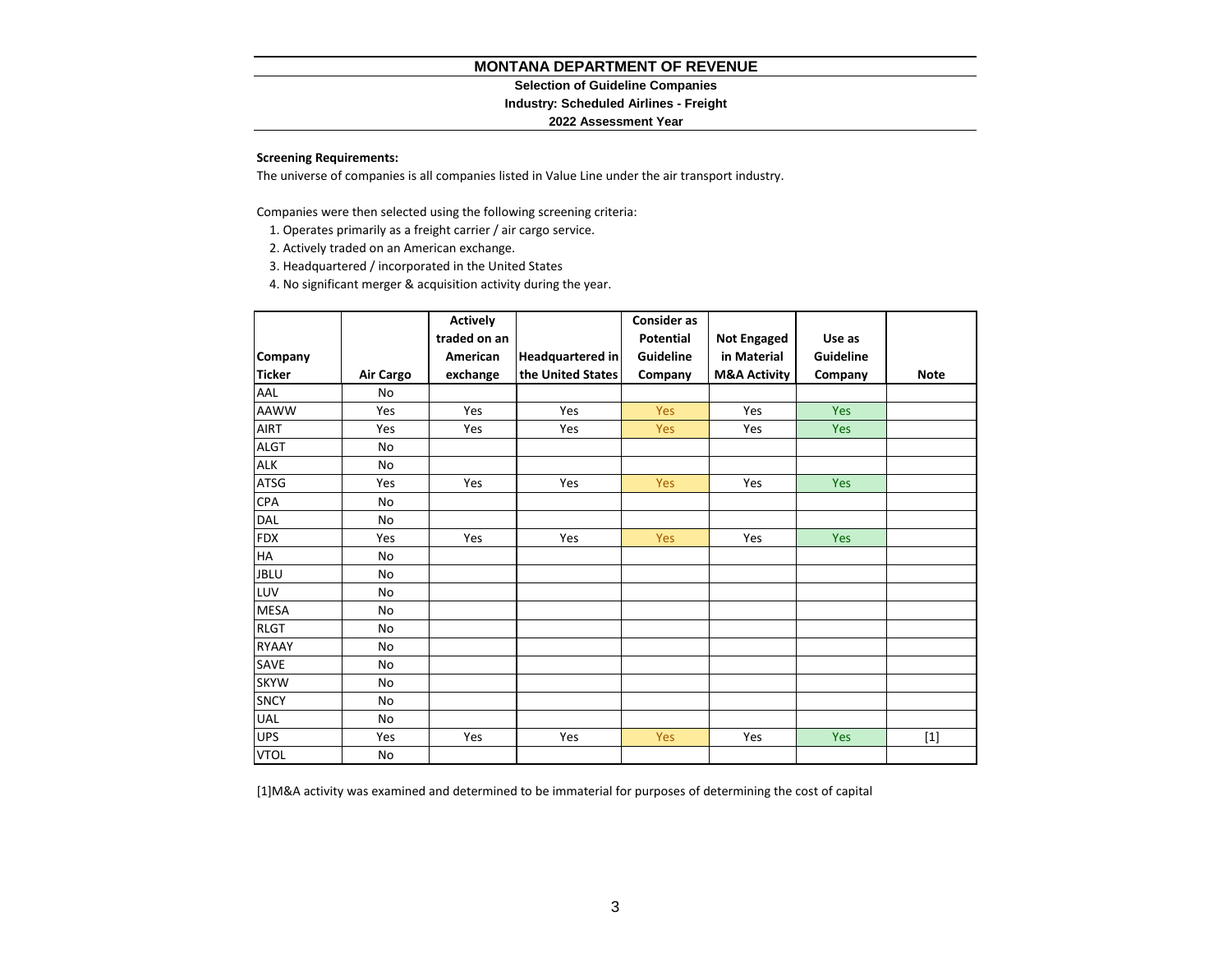#### **Support for Capital Structure Industry: Scheduled Airlines - Freight 2022 Assessment Year**

#### *(\$ and Shares Outstanding In Millions, Except Per Share Amounts)*

| А                          | в                                                                                                                    | C                                  | D                | Е.                                      | F.                                                 | G                                   | н                                   |                             | J                                | ĸ                                                         |            | М              | N                     |
|----------------------------|----------------------------------------------------------------------------------------------------------------------|------------------------------------|------------------|-----------------------------------------|----------------------------------------------------|-------------------------------------|-------------------------------------|-----------------------------|----------------------------------|-----------------------------------------------------------|------------|----------------|-----------------------|
| <b>Ticker</b>              | Company                                                                                                              | <b>Industry</b><br>Group           | <b>Financial</b> | <b>Shares</b><br>Strength   Outstanding | End of<br>Year<br>Closing<br><b>Stock</b><br>Price | <b>MV</b><br>Common<br><b>Stock</b> | <b>MV Preferred</b><br><b>Stock</b> | <b>MV Long Term</b><br>Debt | <b>PV of Operating</b><br>Leases | Total<br>Common,<br>Preferred, LT<br>Debt, & Op<br>Leases | % Common   | %<br>Preferred | % Debt &<br>Op Leases |
|                            |                                                                                                                      | Value Line                         | Value Line       | $10-K$                                  | Yahoo                                              | ExF                                 | $10-K$                              | $10-K$                      | $10-K$                           | $G+H+H+J$                                                 | G/K        | H/K            | (I+J)/K               |
|                            |                                                                                                                      |                                    |                  |                                         |                                                    |                                     | Note [1]                            | Note [2]                    |                                  |                                                           |            |                |                       |
| <b>AAWW</b><br><b>AIRT</b> | Atlas Air Worldwide<br>Air T Inc                                                                                     | <b>AIRTRANS</b><br><b>AIRTRANS</b> | - IB<br>$ C+$    | 29.216<br>2.882                         | 94.12<br>25.15                                     | 2,750<br>72                         | 0                                   | 2,295<br>87                 | 221<br>8                         | 5,266<br>168                                              | 52%<br>43% | 0%<br>0%       | 48%<br>57%            |
| <b>ATSG</b>                | Air Transport Services Grp.                                                                                          | <b>AIRTRANS</b>                    |                  | 74.142                                  | 29.38                                              | 2,178                               |                                     | 1,299                       | 63                               | 3,541                                                     | 62%        | 0%             | 38%                   |
| <b>FDX</b>                 | FedEx Corp.                                                                                                          | <b>AIRTRANS</b>                    | $AA++$           | 267.348                                 | 258.64                                             | 69,147                              |                                     | 20,879                      | 15,583                           | 105,609                                                   | 65%        | 0%             | 35%                   |
| <b>UPS</b>                 | United Parcel Serv.                                                                                                  | <b>AIRTRANS</b>                    | $AA+$            | 732.554                                 | 214.34                                             | 157,016                             |                                     | 21,915                      | 3,613                            | 182,544                                                   | 86%        | 0%             | 14%                   |
| <b>All Companies</b>       |                                                                                                                      |                                    |                  |                                         |                                                    | 231,163                             | $\mathbf{0}$                        | 46,476                      | 19,489                           | 297,128                                                   | 78%        | 0%             | 22%                   |
|                            | 62%<br>0%<br>38%<br>Average<br>Median<br>62%<br>0%<br>38%<br>0%<br>60%<br>40%<br><b>Trimmed Average</b>              |                                    |                  |                                         |                                                    |                                     |                                     |                             |                                  |                                                           |            |                |                       |
| High                       |                                                                                                                      |                                    |                  |                                         |                                                    |                                     |                                     |                             |                                  |                                                           | 86%        | 0%             | 57%                   |
| Low                        |                                                                                                                      |                                    |                  |                                         |                                                    |                                     |                                     |                             |                                  |                                                           | 43%        | 0%             | 14%                   |
| <b>Selected</b>            |                                                                                                                      |                                    |                  |                                         |                                                    |                                     |                                     |                             |                                  |                                                           | 60%        |                | 40%                   |
| <b>Notes</b>               | Median<br>62%<br>0%<br>38%<br><b>Current Year</b><br>[1] Market value of preferred stock assumed to equal book value |                                    |                  |                                         |                                                    |                                     |                                     |                             |                                  |                                                           |            |                |                       |

2 Years Prior 48% 0% 52%

[2] Market value of debt is fair value of long term debt from 10-K notes Prior Year 54% 0% 46% 46% 0% 46% 0% 54% 0% 54% 0% 54% 0% 54% 0% 54% 0% 54% 0% 54% 0% 54% 0% 54% 0% 54% 0% 54% 0% 54% 0% 54% 0% 54% 0.00 55% 0.00 57%

#### **MCA 15-1-210, rationale for changes to guideline companies:** 3 Year Average 3 Year Average 3 Year Average 54% 0% 46% 46%

2022 - No changes to guideline companies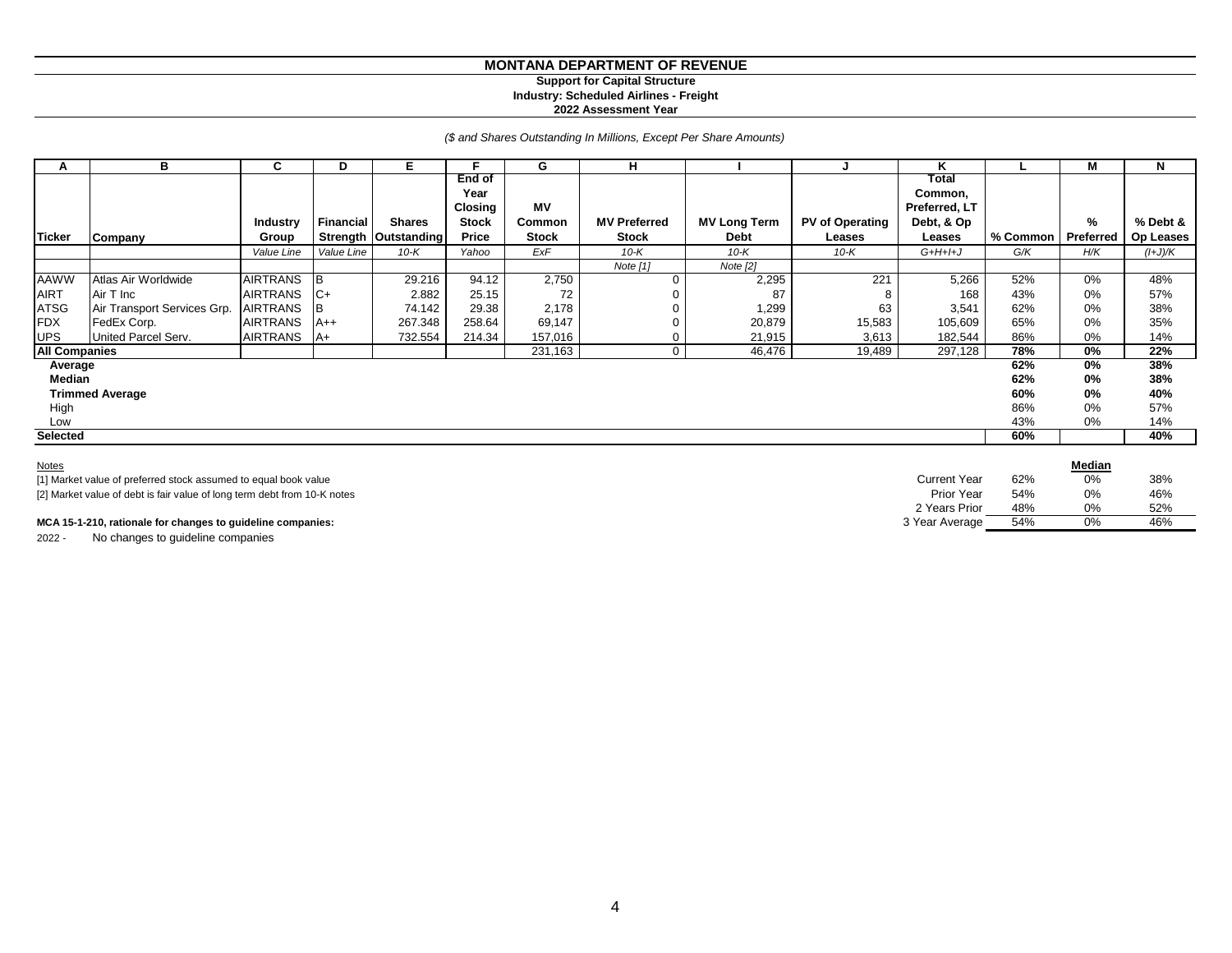#### **Industry: Scheduled Airlines - Freight Capital Asset Pricing Model (CAPM)**

**2022 Assessment Year**

#### *k e = R <sup>f</sup> + β x ERP*

|           |                                   | Ex Post | Ex Ante |
|-----------|-----------------------------------|---------|---------|
| $k_{e}$   | Cost of Equity                    | 8.65%   | 7.26%   |
| $R_f =$   | <b>Risk Free Rate</b>             | 1.94%   | 1.94%   |
| $\beta =$ | Beta                              | 0.90    | 0.90    |
| $ERP =$   | Equity Risk Premium $(R_m - R_f)$ | 7.46%   | 5.91%   |
| $R_m =$   | Market Rate of Return             | 9.40%   | 7.85%   |

#### **Risk Free Rate Measures (R<sup>f</sup> ):**

| The Value Line Investment Survey: Selection & Opinion <sup>[1]</sup>                 |       |
|--------------------------------------------------------------------------------------|-------|
| January 7, 2022 Page 2089                                                            |       |
| Selected Yields on Taxable U.S. Treasury Securities as of 12/27/21                   |       |
| 10-year                                                                              | 1.48% |
| 30-year                                                                              | 1.88% |
| Federal Reserve Statistical Release <sup>[2]</sup>                                   |       |
| U.S. government securities, Treasury constant maturities, Nominal, December 31, 2021 |       |
| 10-year                                                                              | 1.52% |
| 20-year                                                                              | 1.94% |
| 30-year                                                                              | 1.90% |
| <b>Risk Free Rate Selected</b>                                                       | 1.94% |
| Notes                                                                                |       |
| [1] "Value Line Selection & Opinion", Value Line (January 7, 2022)                   |       |
| [2] https://www.federalreserve.gov/datadownload/Choose.aspx?rel=H.15                 |       |
| Ex Post - Equity Risk Premium Measures (ERP = Rm - Rf)                               |       |

#### Duff & Phelps, 2022 Cost of Capital Navigator

|                                             |                 | $R_m$ | R,    | <b>ERP</b> |
|---------------------------------------------|-----------------|-------|-------|------------|
| ERP "Historical" - Ex Post                  | Arithmetic Avg. | 9.40% | 1.94% | 7.46%      |
| ERP "Supply-side" - Ex Post                 | Arithmetic Avg. | 8.16% | 1.94% | $6.22\%$   |
| <b>Ex Post Equity Risk Premium Selected</b> |                 | 9.40% | 1.94% | 7.46%      |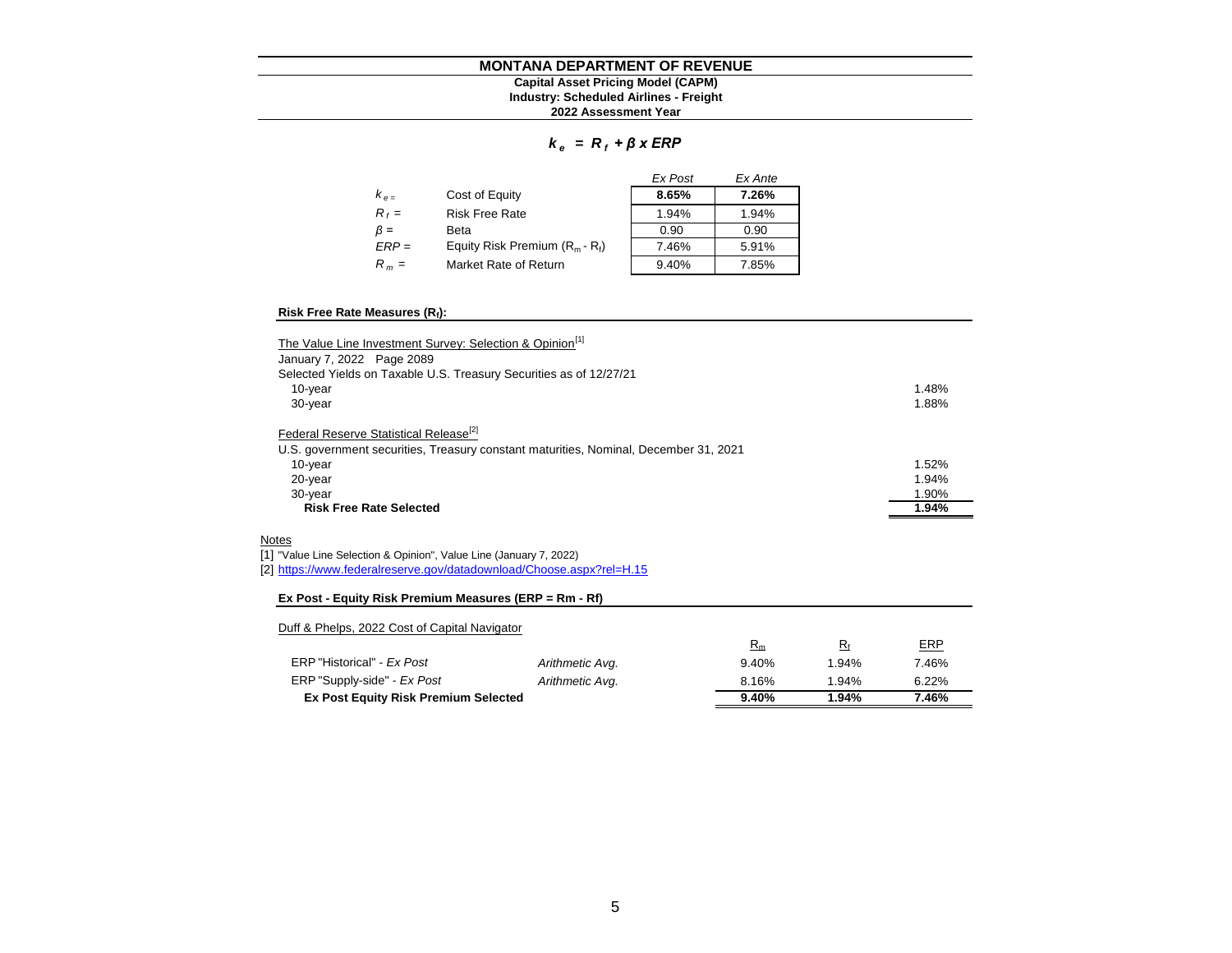#### **Industry: Scheduled Airlines - Freight Capital Asset Pricing Model (CAPM)**

#### **2022 Assessment Year**

| $k_e = R_i + \beta x ERP$                                 |       |             |       |  |  |  |
|-----------------------------------------------------------|-------|-------------|-------|--|--|--|
| Ex Ante - Equity Risk Premium Measures (ERP = Rm - Rf)    |       |             |       |  |  |  |
| DOR 3 Stage Dividend Growth Model, S & P 500, See Exhibit |       |             |       |  |  |  |
|                                                           | $R_m$ | $R_{\rm f}$ | ERP   |  |  |  |
| FRP - Fx Ante                                             | 8.05% | 1.94%       | 6.11% |  |  |  |
| Duff & Phelps, 2022 Cost of Capital Navigator             |       |             |       |  |  |  |
|                                                           | $R_m$ | $R_{\rm f}$ | ERP   |  |  |  |
| ERP "Conditional" - Ex Ante                               | 8.00% | 2.50%       | 5.50% |  |  |  |
| Damodaran Implied ERP (Jan 5, 2022)                       |       |             |       |  |  |  |
|                                                           | $R_m$ | $R_f$       | ERP   |  |  |  |
| Implied Premium (FCFE) - Ex Ante                          | 5.76% | 1.52%       | 4.24% |  |  |  |
| Implied Premium (FCFE with sustainable payout) - Ex Ante  | 6.42% | 1.52%       | 4.90% |  |  |  |
|                                                           | $R_m$ | $R_{\rm f}$ | ERP   |  |  |  |
| Average                                                   | 7.06% |             | 5.19% |  |  |  |
| Median                                                    | 7.21% |             | 5.20% |  |  |  |
| High                                                      | 8.05% |             | 6.11% |  |  |  |
| Low                                                       | 5.76% |             | 4.24% |  |  |  |
| <b>Equity Risk Premium Selected</b>                       | 7.85% | 1.94%       | 5.91% |  |  |  |

#### 6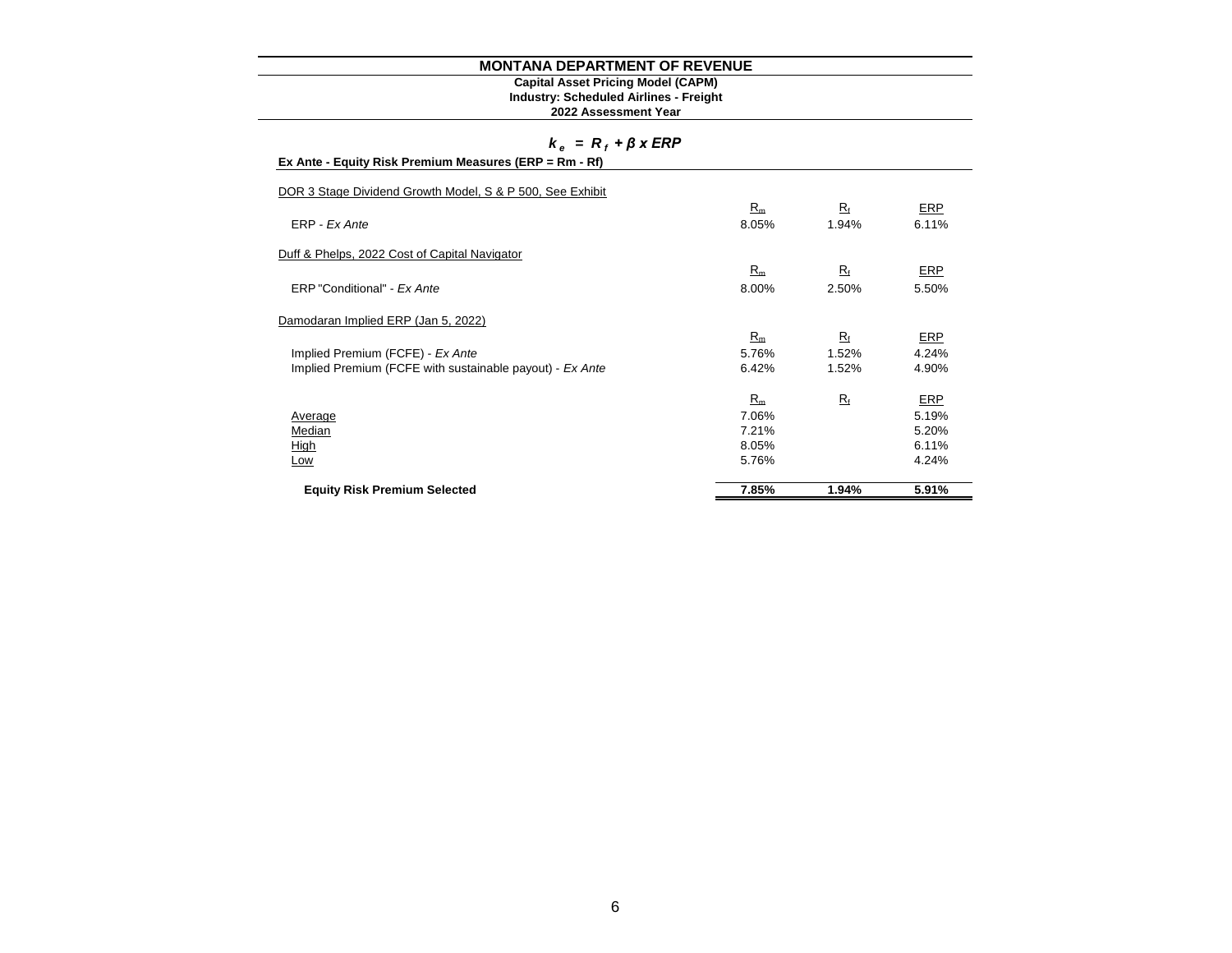#### **2022 Assessment Year Industry: Scheduled Airlines - Freight Support for Beta Selection in CAPM**

| A                      | в                           | C               | D                | Е           |
|------------------------|-----------------------------|-----------------|------------------|-------------|
|                        |                             | <b>Industry</b> | <b>Financial</b> |             |
| <b>Ticker</b>          | Company                     | Group           | <b>Strength</b>  | <b>Beta</b> |
|                        |                             | Value Line      | Value Line       | Value Line  |
| <b>AAWW</b>            | Atlas Air Worldwide         | <b>AIRTRANS</b> | B                | 0.75        |
| <b>AIRT</b>            | Air T Inc                   | <b>AIRTRANS</b> | C+               | 1.05        |
| <b>ATSG</b>            | Air Transport Services Grp. | <b>AIRTRANS</b> | в                | 0.70        |
| <b>FDX</b>             | FedEx Corp.                 | <b>AIRTRANS</b> | A++              | 1.05        |
| <b>UPS</b>             | United Parcel Serv.         | <b>AIRTRANS</b> | A+               | 0.80        |
| Average                |                             |                 |                  | 0.87        |
| <b>Median</b>          |                             |                 |                  | 0.80        |
| <b>Trimmed Average</b> |                             |                 |                  | 0.87        |
| High                   | 1.05                        |                 |                  |             |
| Low                    |                             |                 |                  | 0.70        |
| <b>Selected</b>        |                             |                 |                  | 0.90        |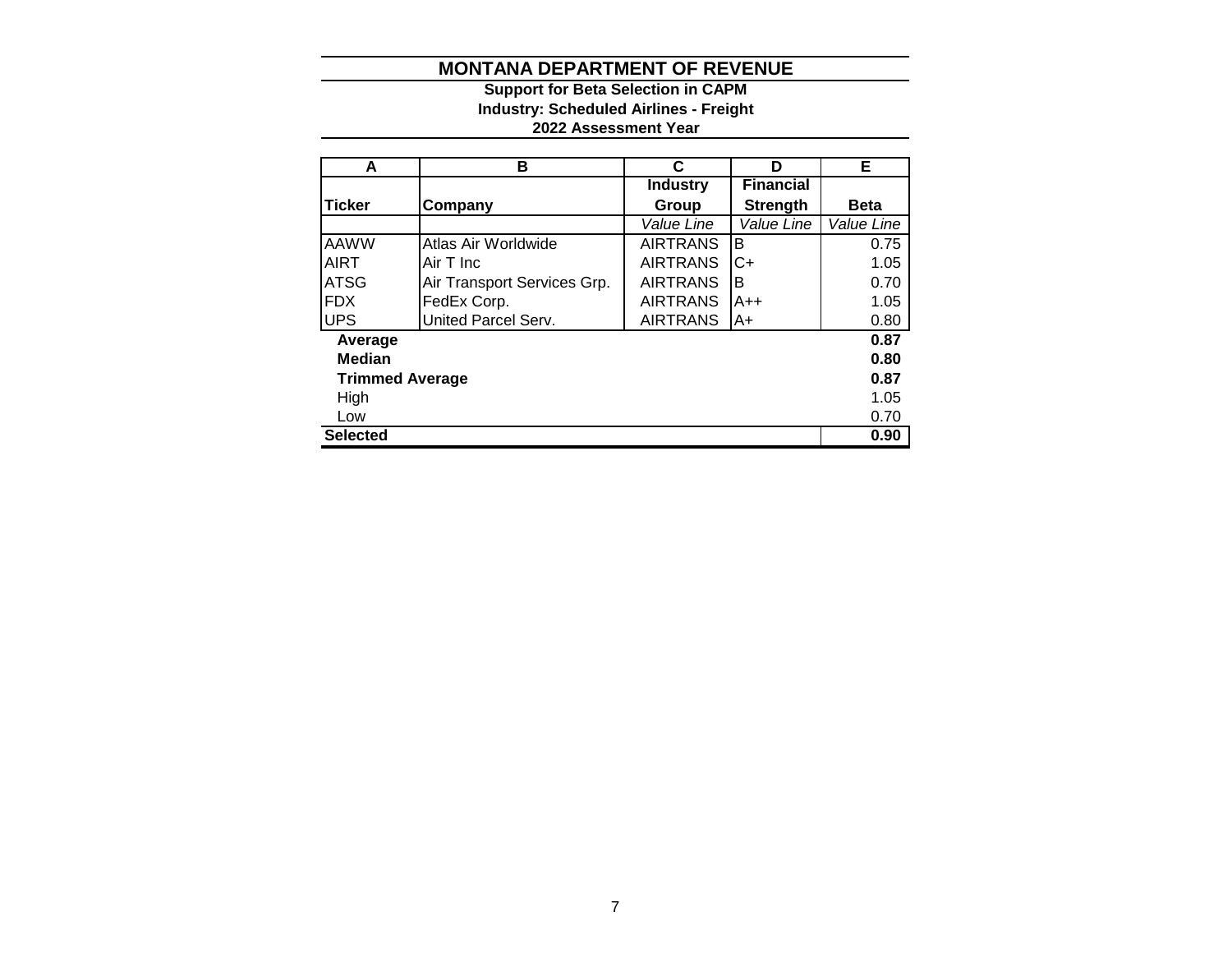#### **Inflation & Real Growth**

**Industry: Scheduled Airlines - Freight**

**2022 Assessment Year**

|                                                   |                    |                             |                          |       | <b>Nominal Growth</b> |
|---------------------------------------------------|--------------------|-----------------------------|--------------------------|-------|-----------------------|
| А                                                 | в                  | C                           | D                        | Е     | F                     |
| <b>Source Description</b>                         | Inflation<br>(CPI) | <b>Real Growth</b><br>(GDP) | <b>Nominal</b><br>Growth | Low   | High                  |
| Livingston Survey <sup>[1]</sup>                  | 2.44%              | 2.21%                       | 4.65%                    |       |                       |
| Survey of Professional Forecasters <sup>[2]</sup> | 2.49%              | 2.25%                       | 4.74%                    |       |                       |
| Congressional Budget Office <sup>[3]</sup>        |                    |                             |                          |       |                       |
| Average                                           | 2.47%              | 2.23%                       | 4.70%                    |       |                       |
| Median                                            | 2.47%              | 2.23%                       | 4.70%                    |       |                       |
| High                                              | 2.49%              | 2.25%                       | 4.74%                    |       |                       |
| Low                                               | 2.44%              | 2.21%                       | 4.65%                    |       |                       |
| <b>Selected</b>                                   | 2.45%              | 2.25%                       | 4.70%                    | 4.65% | 4.74%                 |

| <b>Inflationary Trend Factors</b> |                  |                                                            |                                                    |                                   |                                                            |                                              |
|-----------------------------------|------------------|------------------------------------------------------------|----------------------------------------------------|-----------------------------------|------------------------------------------------------------|----------------------------------------------|
| Year                              | Dec. CPI-U Index | <b>Percent</b><br>Change<br><b>From</b><br><b>Previous</b> | Dec. to Dec.<br><b>Conversion</b><br><b>Factor</b> | Annual Avg.<br><b>CPI-U Index</b> | <b>Percent</b><br>Change<br><b>From</b><br><b>Previous</b> | Annual<br><b>Conversion</b><br><b>Factor</b> |
|                                   | Note [5]         | Note [6]                                                   | Note [7]                                           | Note [5]                          | Note [6]                                                   | <b>Note [7]</b>                              |
| 2011                              | 225.672          | 2.9%                                                       | 1.2354                                             | 224.939                           | 3.1%                                                       | 1.2046                                       |
| 2012                              | 229.601          | 1.7%                                                       | 1.2143                                             | 229.594                           | 2.0%                                                       | 1.1802                                       |
| 2013                              | 233.049          | 1.5%                                                       | 1.1963                                             | 232.957                           | 1.4%                                                       | 1.1632                                       |
| 2014                              | 234.812          | 0.8%                                                       | 1.1873                                             | 236.736                           | 1.6%                                                       | 1.1446                                       |
| 2015                              | 236.525          | 0.7%                                                       | 1.1787                                             | 237.017                           | 0.1%                                                       | 1.1433                                       |
| 2016                              | 241.432          | 2.0%                                                       | 1.1548                                             | 240.007                           | 1.2%                                                       | 1.1290                                       |
| 2017                              | 246.524          | 2.1%                                                       | 1.1309                                             | 245.120                           | 2.1%                                                       | 1.1055                                       |
| 2018                              | 251.233          | 1.9%                                                       | 1.1097                                             | 251.107                           | 2.4%                                                       | 1.0791                                       |
| 2019                              | 256.974          | 2.2%                                                       | 1.0849                                             | 255.657                           | 1.8%                                                       | 1.0599                                       |
| 2020                              | 260.474          | 1.3%                                                       | 1.0704                                             | 258.811                           | 1.2%                                                       | 1.0470                                       |
| 2021                              | 278.802          | 6.6%                                                       | 1.0000                                             | 270.970                           | 4.5%                                                       | 1.0000                                       |

Notes

[1] Federal Reserve Bank of Philadelphia The Livingston Survey December 17, 2021 Table 3 Inflation Rate and Real GDP mean

<https://www.philadelphiafed.org/research-and-data/real-time-center/livingston-survey>

[2] Federal Reserve Bank of Philadelphia Survey of Professional Forecasters February 11, 2022 Table 8 and Table 9 Average over next 10-Year mean

<https://www.philadelphiafed.org/surveys-and-data/real-time-data-research/survey-of-professional-forecasters> [3] Not available at study date

<https://www.cbo.gov/about/products/budget-economic-data#4>

[5] Historical Consumer Price Index for All Urban Consumers (CPI-U): U.S. city average, all items, index averages (1982-84=100, unless otherwise noted)

<https://www.bls.gov/cpi/tables/supplemental-files/historical-cpi-u-202001.pdf>

[6] (Row year - Previous Year) / Row Year

[7] Most current year / Row year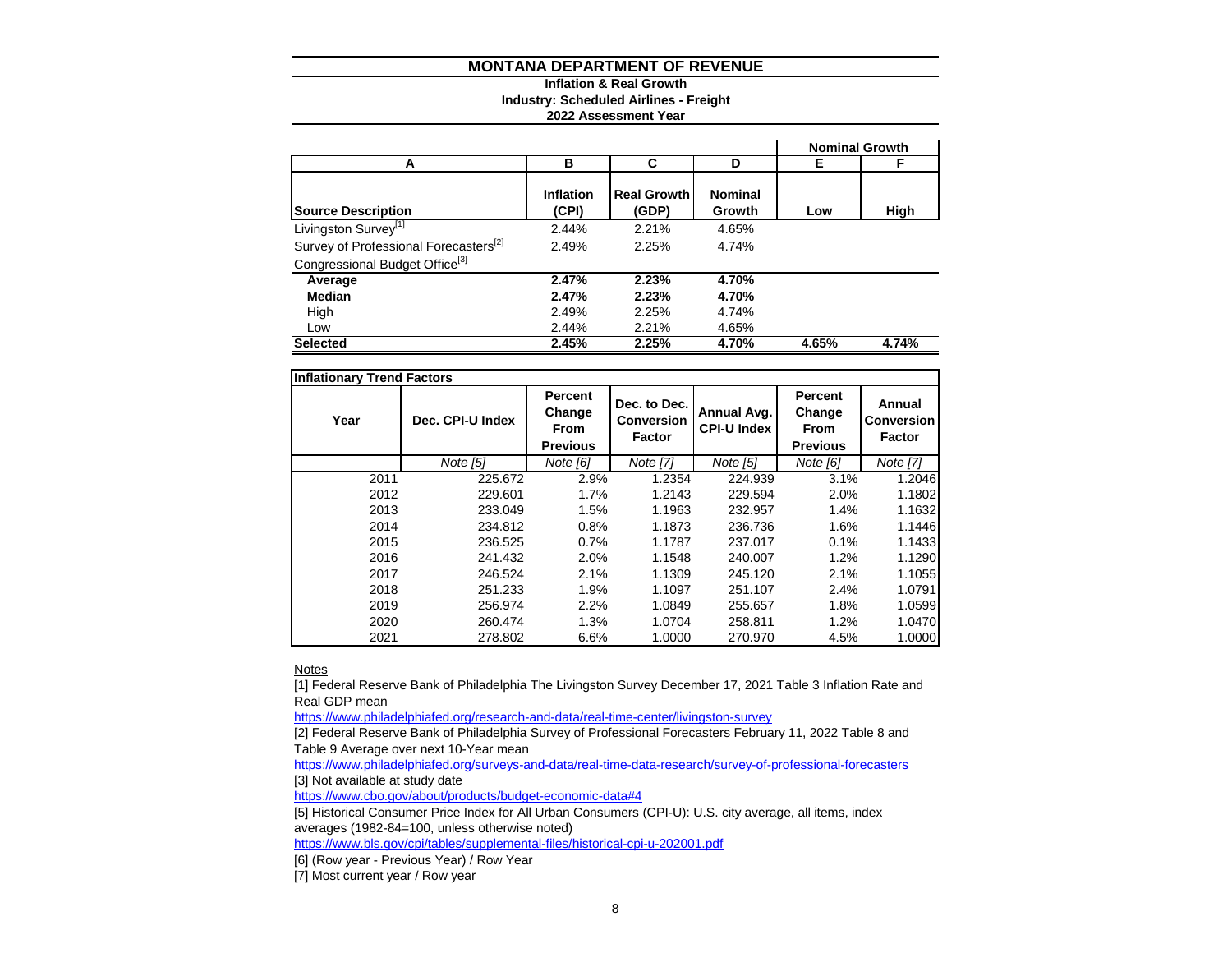# **3 Stage Dividend Discount Model (DDM)**

**Industry: Scheduled Airlines - Freight**

**2022 Assessment Year**

**ke = (D<sup>1</sup> / P<sup>0</sup> ) + g**

**ke =** Cost of Equity

**D1 =** Expected Dividend

**P0 =** Current Price Per Share

**g =** Sustainable Long-Term Growth

| A               | В                           | C                     | D                 | E.                   | F                          | G                          | н                     |                       |
|-----------------|-----------------------------|-----------------------|-------------------|----------------------|----------------------------|----------------------------|-----------------------|-----------------------|
|                 |                             | 2021                  | 2022 Est          | <b>Expected</b>      | <b>Sustainable</b>         | <b>Sustainable</b>         | <b>Cost of Equity</b> | <b>Cost of Equity</b> |
|                 |                             | <b>Year End Stock</b> | Div'ds Decl'd     | <b>Equity Payout</b> | Long-Term                  | Long-Term                  | <b>Dividend</b>       | <b>Earnings</b>       |
| <b>Ticker</b>   | Company                     | <b>Price</b>          | per sh            | Yield                | Growth Rate <sup>[1]</sup> | Growth Rate <sup>[1]</sup> | Growth                | Growth                |
|                 |                             | Yahoo                 | Value Line        | D/C                  | <b>Dividends</b>           | Earnings                   | E+F                   | $E+G$                 |
|                 |                             | $P_0$                 | $D_1$             | $D_1/P_0$            | g                          | g                          | $k_{e}$               | $k_{\rm e}$           |
| <b>AAWW</b>     | Atlas Air Worldwide         | 94.12                 | 0.00              | 0.00%                | 0.00%                      | $0.00\%$                   |                       |                       |
| <b>AIRT</b>     | Air T Inc                   | 25.15                 | 0.00              | 0.00%                | 0.00%                      | 0.00%                      |                       |                       |
| <b>ATSG</b>     | Air Transport Services Grp. | 29.38                 | 0.00              | 0.00%                | 0.00%                      | $0.00\%$                   |                       |                       |
| <b>FDX</b>      | FedEx Corp.                 | 258.64                | 3.00 <sub>1</sub> | 1.16%                | 7.65%                      | 6.30%                      | 8.81%                 | 7.46%                 |
| <b>UPS</b>      | United Parcel Serv.         | 214.34                | 4.32              | 2.02%                | 6.64%                      | 5.10%                      | 8.66%                 | 7.12%                 |
| Average         |                             |                       |                   |                      |                            |                            | 8.73%                 | 7.29%                 |
| <b>Median</b>   |                             |                       |                   |                      |                            |                            | 8.73%                 | 7.29%                 |
|                 | <b>Trimmed Average</b>      |                       |                   |                      |                            |                            |                       |                       |
| High            |                             |                       |                   |                      |                            |                            | 8.81%                 | 7.46%                 |
| Low             |                             |                       |                   |                      |                            |                            | 8.66%                 | 7.12%                 |
| <b>Selected</b> |                             |                       |                   |                      |                            |                            | 8.75%                 | 7.30%                 |

**Notes** 

[1] From worksheet: DDM Sustainable Long-Term Growth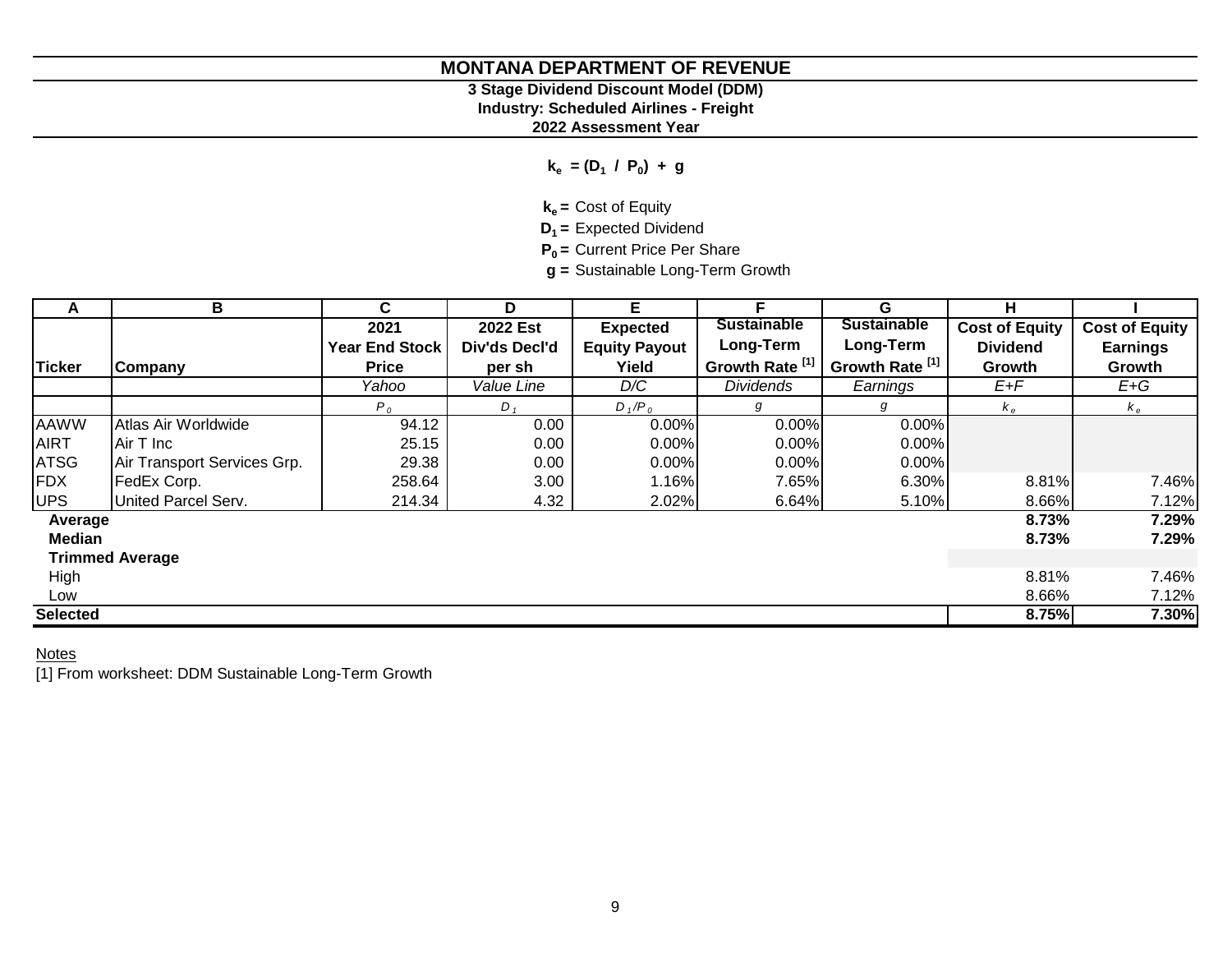# **Support for DDM - Short Term Growth Rate Calculations**

**Industry: Scheduled Airlines - Freight**

**2022 Assessment Year**

| A           | В                           | C                                                          | D                                   | Е                                           | F                                        | G                                       |
|-------------|-----------------------------|------------------------------------------------------------|-------------------------------------|---------------------------------------------|------------------------------------------|-----------------------------------------|
| Ticker      | Company                     | <b>End of Year</b><br><b>Closing Stock</b><br><b>Price</b> | Div'ds Decl'd<br>per sh<br>2022 Est | <b>Expected</b><br><b>Dividend</b><br>Yield | Div'ds Decl'd<br>per sh<br>2024-2026 Est | <b>Short-Term</b><br><b>Growth Rate</b> |
|             |                             |                                                            |                                     |                                             |                                          |                                         |
|             |                             | Yahoo                                                      | Value Line                          | D/C                                         | Value Line                               | Note [1]                                |
| <b>AAWW</b> | Atlas Air Worldwide         | 94.12                                                      | 0.00                                | 0.00%                                       | 0.00                                     | 0.00%                                   |
| <b>AIRT</b> | Air T Inc                   | 25.15                                                      | 0.00                                | 0.00%                                       | 0.00                                     | 0.00%                                   |
| <b>ATSG</b> | Air Transport Services Grp. | 29.38                                                      | 0.00                                | 0.00%                                       | 0.00                                     | 0.00%                                   |
| <b>IFDX</b> | FedEx Corp.                 | 258.64                                                     | 3.00                                | 1.16%                                       | 4.50                                     | 14.47%                                  |
| <b>UPS</b>  | United Parcel Serv.         | 214.34                                                     | 4.32                                | 2.02%                                       | 5.75                                     | 10.00%                                  |

|               | в                           | C                                        | D                                             | Е                                       |
|---------------|-----------------------------|------------------------------------------|-----------------------------------------------|-----------------------------------------|
| <b>Ticker</b> | Company                     | <b>Earnings per</b><br>share<br>2022 Est | <b>Earnings per</b><br>share<br>2024-2026 Est | <b>Short-Term</b><br><b>Growth Rate</b> |
|               |                             | Value Line                               | Value Line                                    | Note [1]                                |
| <b>AAWW</b>   | Atlas Air Worldwide         | 13.50                                    | 16.50                                         | 6.92%                                   |
| <b>AIRT</b>   | Air T Inc                   | 0.00                                     | 0.00                                          | 0.00%                                   |
| <b>ATSG</b>   | Air Transport Services Grp. | 0.00                                     | 0.00                                          | 0.00%                                   |
| <b>FDX</b>    | FedEx Corp.                 | 19.40                                    | 26.50                                         | 10.96%                                  |
| <b>UPS</b>    | United Parcel Serv.         | 12.30                                    | 14.65                                         | 6.00%                                   |

**Notes** 

[1] 4 year compound annual growth rate (CAGR) - 3 periods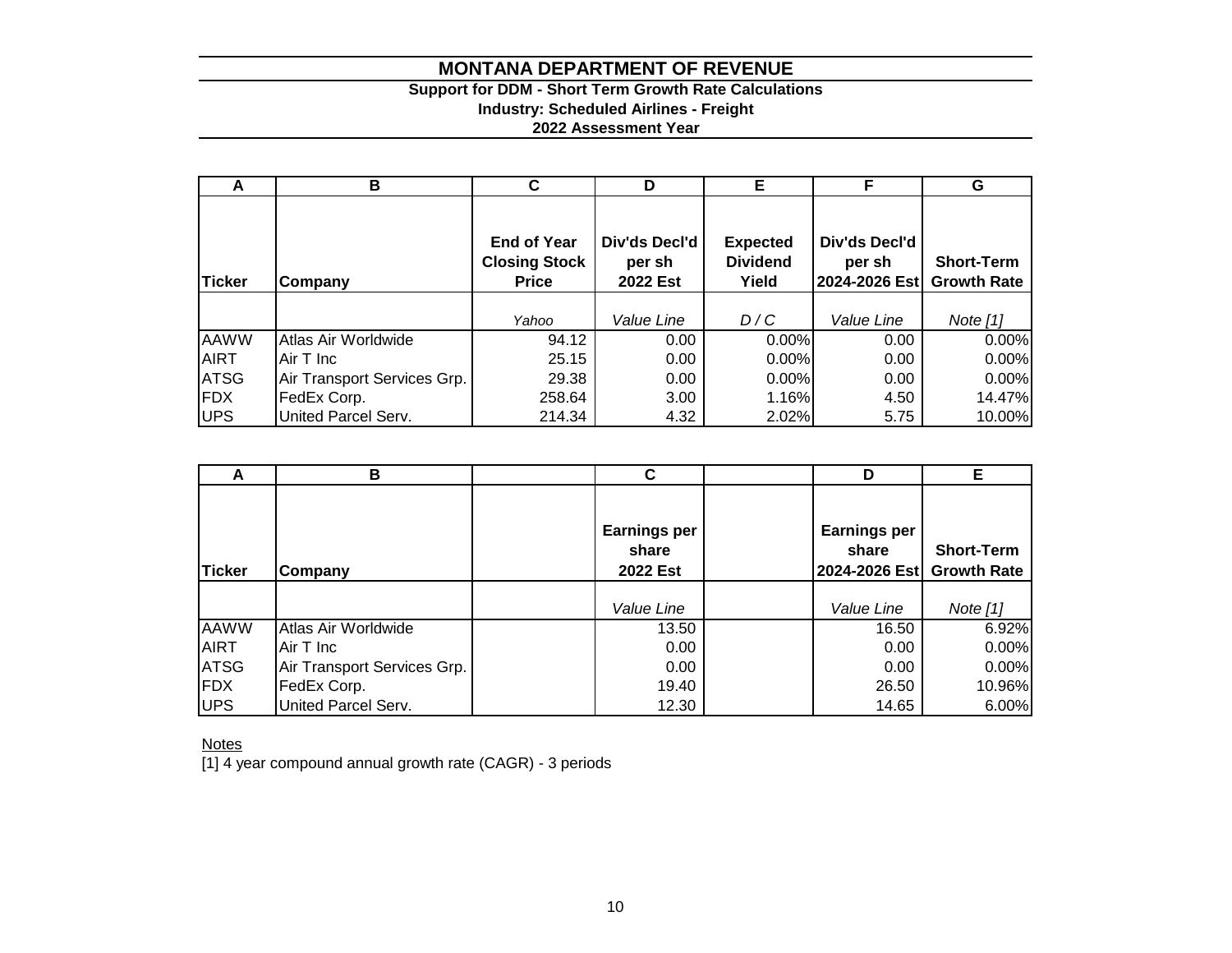#### **DDM Sustainable Long Term Growth**

**Industry: Scheduled Airlines - Freight**

**2022 Assessment Year**

|             | Dividend Growth Rate        |                                   |                                                                    |                                                  |                          |                               |                                                                         |                              | Stage 1 |                |       |       |       |
|-------------|-----------------------------|-----------------------------------|--------------------------------------------------------------------|--------------------------------------------------|--------------------------|-------------------------------|-------------------------------------------------------------------------|------------------------------|---------|----------------|-------|-------|-------|
| Ticker      | Company                     | Year End<br><b>Stock</b><br>Price | Expected<br><b>Short-Term</b><br><b>Dividend</b><br>Growth<br>Rate | Expected<br>Long-Term Expected<br>Growth<br>Rate | <b>Dividend</b><br>Yield | Internal<br>Rate of<br>Return | Implied<br><b>Sustainable</b><br>Long-Term<br><b>Growth Rate</b><br>(g) | <b>Initial</b><br>Investment | $D_1$   | D <sub>2</sub> | $D_3$ | $D_4$ | $D_5$ |
|             |                             |                                   |                                                                    |                                                  |                          | $Ke = IRR$ of                 | $q = IRR - Div.$                                                        |                              |         |                |       |       |       |
|             |                             | Yahoo                             | Note [1]                                                           | Note $[2]$                                       | $D_1/P_0$                | $D_1:D_{500}$                 | Yield                                                                   |                              |         |                |       |       |       |
| <b>AAWW</b> | Atlas Air Worldwide         | 94.12                             | 0.00%                                                              | 4.70%                                            | $0.00\%$                 |                               |                                                                         | (94.12)                      | 0.00    | 0.00           | 0.00  | 0.00  | 0.00  |
| <b>AIRT</b> | Air T Inc                   | 25.15                             | 0.00%                                                              | 4.70%                                            | $0.00\%$                 |                               |                                                                         | (25.15)                      | 0.00    | 0.00           | 0.00  | 0.00  | 0.00  |
| <b>ATSG</b> | Air Transport Services Grp. | 29.38                             | 0.00%                                                              | 4.70%                                            | $0.00\%$                 |                               |                                                                         | (29.38)                      | 0.00    | 0.00           | 0.00  | 0.00  | 0.00  |
| <b>FDX</b>  | FedEx Corp.                 | 258.64                            | 14.47%                                                             | 4.70%                                            | .16%                     | 8.81%                         | 7.65%                                                                   | (258.64)                     | 3.00    | 3.43           | 3.93  | 4.50  | 5.15  |
| <b>UPS</b>  | United Parcel Serv.         | 214.34                            | 10.00%                                                             | 4.70%                                            | 2.02%                    | 8.66%                         | 6.64%                                                                   | (214.34)                     | 4.32    | 4.75           | 5.23  | 5.75  | 6.33  |

|             | Earnings Growth Rate        |                                          |                                                                    |                                                  |                          |                                  |                                                                         |                              | Stage 1 |      |       |       |       |
|-------------|-----------------------------|------------------------------------------|--------------------------------------------------------------------|--------------------------------------------------|--------------------------|----------------------------------|-------------------------------------------------------------------------|------------------------------|---------|------|-------|-------|-------|
| Ticker      | Company                     | <b>Year End</b><br><b>Stock</b><br>Price | <b>Expected</b><br>Short-Term<br><b>Earnings</b><br>Growth<br>Rate | Expected<br>Long-Term Expected<br>Growth<br>Rate | <b>Dividend</b><br>Yield | Internal<br>Rate of<br>Return    | Implied<br><b>Sustainable</b><br>Long-Term<br><b>Growth Rate</b><br>(g) | <b>Initial</b><br>Investment | D,      | D,   | $D_3$ | $D_4$ | $D_5$ |
|             |                             |                                          |                                                                    |                                                  |                          |                                  | $Ke = IRR$ of $g = I\overline{RR} - \overline{Div}$ .                   |                              |         |      |       |       |       |
|             |                             | Yahoo                                    | Note [1]                                                           | Note [2]                                         | $D_1/P_0$                | D <sub>1</sub> :D <sub>500</sub> | Yield                                                                   |                              |         |      |       |       |       |
| <b>AAWW</b> | Atlas Air Worldwide         | 94.12                                    | 6.92%                                                              | 4.70%                                            | $0.00\%$                 |                                  |                                                                         | (94.12)                      | 0.00    | 0.00 | 0.00  | 0.00  | 0.00  |
| <b>AIRT</b> | Air T Inc                   | 25.15                                    | $0.00\%$                                                           | 4.70%                                            | $0.00\%$                 |                                  |                                                                         | (25.15)                      | 0.00    | 0.00 | 0.00  | 0.00  | 0.00  |
| <b>ATSG</b> | Air Transport Services Grp. | 29.38                                    | $0.00\%$                                                           | 4.70%                                            | $0.00\%$                 |                                  |                                                                         | (29.38)                      | 0.00    | 0.00 | 0.00  | 0.00  | 0.00  |
| <b>IFDX</b> | FedEx Corp.                 | 258.64                                   | 10.96%                                                             | 4.70%                                            | 1.16%                    | 7.46%                            | 6.30%                                                                   | (258.64)                     | 3.00    | 3.33 | 3.69  | 4.10  | 4.55  |
| <b>UPS</b>  | United Parcel Serv.         | 214.34                                   | 6.00%                                                              | 4.70%                                            | 2.02%                    | 7.12%                            | 5.10%                                                                   | (214.34)                     | 4.32    | 4.58 | 4.85  | 5.15  | 5.45  |

#### Notes

[1] From worksheet: DDM Short Term Growth Rate Calculations [2] From worksheet: Inflation & Real Growth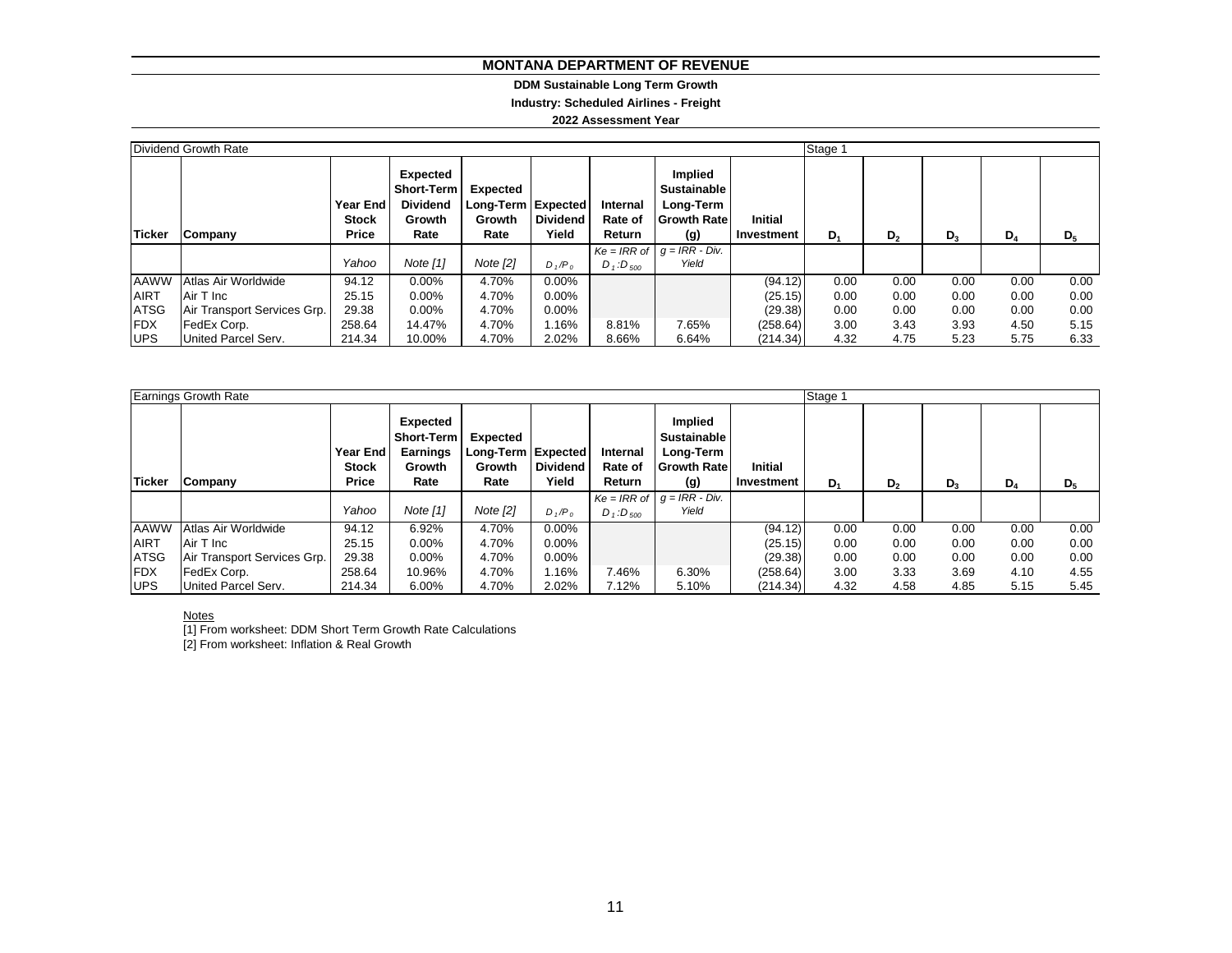#### **MONTANA DEPARTMENT OF REVENUE MONTANA DEPARTMENT OF REVENUE**

**DDM Sustainable Long Term Growth DDM Sustainable Long Term Growth**

**Industry: Scheduled Airlines - Freight Industry: Scheduled Airlines - Freight**

**2022 Assessment Year 2022 Assessment Year**

| Dividend Stage 2 |         |                |             |                |          |          |          |          |          |          |          |          |          |          |          | Stage 3  |          |                 |
|------------------|---------|----------------|-------------|----------------|----------|----------|----------|----------|----------|----------|----------|----------|----------|----------|----------|----------|----------|-----------------|
| Ticker           | $D_{6}$ | D <sub>7</sub> | $D_{\rm R}$ | D <sub>a</sub> | $D_{10}$ | $D_{11}$ | $D_{12}$ | $D_{13}$ | $D_{14}$ | $D_{15}$ | $D_{16}$ | $D_{17}$ | $D_{18}$ | $D_{19}$ | $D_{20}$ | $D_{21}$ | $D_{22}$ | $D_{500}$       |
| <b>AAWW</b>      | 0.00    | 0.00           | 0.00        | 0.00           | 0.00     | 0.00     | 0.00     | 0.00     | 0.00     | 0.00     | 0.00     | 0.00     | 0.00     | 0.00     | 0.00     | 0.00     | 0.00     | 0               |
| <b>AIRT</b>      | 0.00    | 0.00           | 0.00        | 0.00           | 0.00     | 0.00     | 0.00     | 0.00     | 0.00     | 0.00     | 0.00     | 0.00     | 0.00     | 0.00     | 0.00     | 0.00     | 0.00     |                 |
| <b>ATSG</b>      | 0.00    | 0.00           | 0.00        | 0.00           | 0.00     | 0.00     | 0.00     | 0.00     | 0.00     | 0.00     | 0.00     | 0.00     | 0.00     | 0.00     | 0.00     | 0.00     | 0.00     |                 |
| <b>FDX</b>       | 5.86    | 6.67           | 7.60        | 8.65           | 9.84     | 11.20    | 12.75    | 14.51    | 16.51    | 18.80    | 21.40    | 24.35    | 27.72    | 31.55    | 35.91    | 37.60    | 39.36    | 134,770,641,161 |
| <b>UPS</b>       | 6.94    | 7.60           | 8.34        | 9.14           | 10.02    | 10.99    | 12.05    | 13.21    | 14.49    | 15.89    | 17.42    | 19.10    | 20.94    | 22.96    | 25.18    | 26.36    | 27.60    | 94,499,506,175  |

| Earnings Stage 2 |         |                |       |         |          |          |          |          |          |          |          |          |          |          |          | Stage 3  |          |                |
|------------------|---------|----------------|-------|---------|----------|----------|----------|----------|----------|----------|----------|----------|----------|----------|----------|----------|----------|----------------|
| <b>Ticker</b>    | $D_{6}$ | D <sub>7</sub> | $D_8$ | $D_{9}$ | $D_{10}$ | $D_{11}$ | $D_{12}$ | $D_{13}$ | $D_{14}$ | $D_{15}$ | $D_{16}$ | $D_{17}$ | $D_{18}$ | $D_{19}$ | $D_{20}$ | $D_{21}$ | $D_{22}$ | $D_{500}$      |
|                  |         |                |       |         |          |          |          |          |          |          |          |          |          |          |          |          |          |                |
| <b>AAWW</b>      | 0.00    | 0.00           | 0.00  | 0.00    | 0.00     | 0.00     | 0.00     | 0.00     | 0.00     | 0.00     | 0.00     | 0.00     | 0.00     | 0.00     | 0.00     | 0.00     | 0.00     | 0              |
| AIRT             | 0.00    | 0.00           | 0.00  | 0.00    | 0.00     | 0.00     | 0.00     | 0.00     | 0.00     | 0.00     | 0.00     | 0.00     | 0.00     | 0.00     | 0.00     | 0.00     | 0.00     | 0              |
| <b>ATSG</b>      | 0.00    | 0.00           | 0.00  | 0.00    | 0.00     | 0.00     | 0.00     | 0.00     | 0.00     | 0.00     | 0.00     | 0.00     | 0.00     | 0.00     | 0.00     | 0.00     | 0.00     | 0              |
| <b>FDX</b>       | 5.03    | 5.56           | 6.14  | 6.79    | 7.50     | 8.29     | 9.17     | 10.13    | 11.20    | 12.38    | 13.69    | 15.13    | 16.73    | 18.49    | 20.44    | 21.40    | 22.40    | 76,702,785,364 |
| <b>IUPS</b>      | 5.78    | 6.12           | 6.48  | 6.86    | 7.27     | 7.70     | 8.15     | 8.64     | 9.15     | 9.69     | 10.26    | 10.87    | 11.51    | 12.19    | 12.91    | 13.52    | 14.16    | 48,468,940,093 |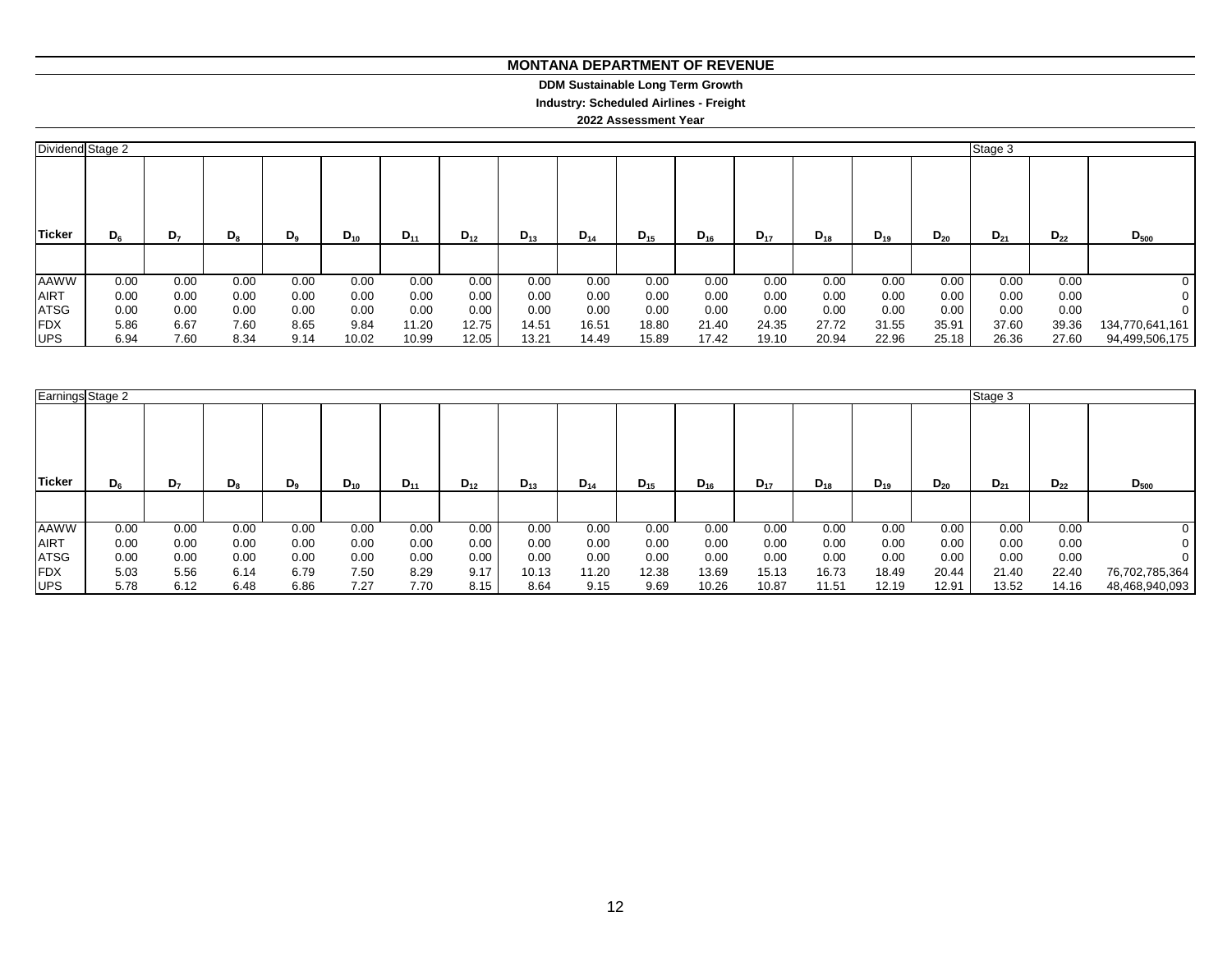# **Support for Cost of Debt Component - Yield to Maturity**

**Industry: Scheduled Airlines - Freight**

#### **2022 Assessment Year**

| A               | В                           | C                        | D                                   | Е                                     | F                                  |
|-----------------|-----------------------------|--------------------------|-------------------------------------|---------------------------------------|------------------------------------|
| <b>Ticker</b>   | Company                     | <b>Industry</b><br>Group | <b>Financial</b><br><b>Strength</b> | Moody's<br><b>Long Term</b><br>Rating | <b>Yield to</b><br><b>Maturity</b> |
|                 |                             | Value Line               | Value Line                          | Moodys.com                            |                                    |
| <b>AAWW</b>     | Atlas Air Worldwide         | <b>AIRTRANS</b>          | B                                   | Ba                                    | 5.31%                              |
| <b>AIRT</b>     | Air T Inc                   | <b>AIRTRANS</b>          | C+                                  | Β                                     | 7.81%                              |
| <b>ATSG</b>     | Air Transport Services Grp. | <b>AIRTRANS</b>          | B                                   | Ba2                                   | 5.31%                              |
| <b>FDX</b>      | FedEx Corp.                 | <b>AIRTRANS</b>          | $A++$                               | Baa2                                  | 3.37%                              |
| <b>UPS</b>      | United Parcel Serv.         | <b>AIRTRANS</b>          | lA+                                 | A <sub>2</sub>                        | 3.04%                              |
| Average         |                             |                          |                                     |                                       | 4.97%                              |
| <b>Median</b>   |                             |                          |                                     |                                       | 5.31%                              |
|                 | <b>Trimmed Average</b>      |                          |                                     |                                       | 4.66%                              |
| High            |                             |                          |                                     |                                       | 7.81%                              |
| Low             |                             |                          |                                     |                                       | 3.04%                              |
| <b>Selected</b> |                             |                          |                                     |                                       | 4.97%                              |

*\*Highlited ratings are estimated based on financial strength and historical interest coverage ratios*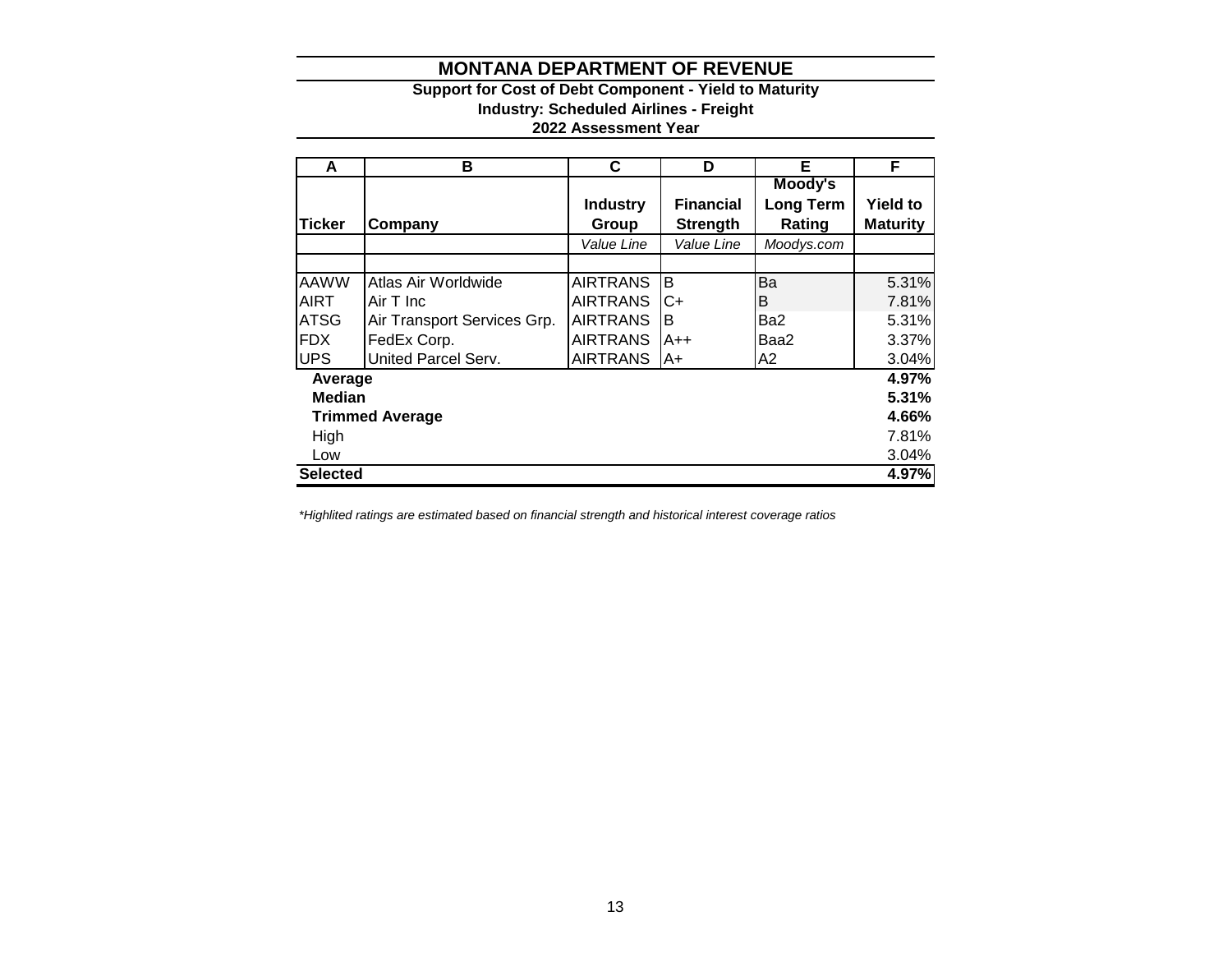#### **Support for Direct Capitalization - Equity Capitalization Rate**

**Industry: Scheduled Airlines - Freight**

**2022 Assessment Year**

|             | в                           | C.              | D                  |                         |                  | G                        |                  |        |                                                |                         |                                               |                              | N                                 |                     |                     |             |        |
|-------------|-----------------------------|-----------------|--------------------|-------------------------|------------------|--------------------------|------------------|--------|------------------------------------------------|-------------------------|-----------------------------------------------|------------------------------|-----------------------------------|---------------------|---------------------|-------------|--------|
|             |                             | End of          |                    |                         |                  |                          |                  |        |                                                |                         |                                               |                              | Κe<br><b>IEstimate - Estimate</b> | Ke                  |                     |             |        |
|             |                             | Year<br>Closing |                    |                         |                  |                          | Ke<br>Estimate - | Ke     | Estimate - IVL Historic                        | <b>VL Est</b>           |                                               |                              | Cash<br><b>Flow</b>               | Cash<br><b>Flow</b> |                     | <b>Book</b> |        |
|             |                             | Stock           | <b>VL Historic</b> | VL Est                  |                  | VL Historic   VL Est P/E | <b>Earnings</b>  |        | Earnings   Cash Flow   Cash Flow   VL Historic |                         |                                               | <b>VL Est</b><br><b>P/CF</b> | (Hist.                            | (Est.               | <b>Market Value</b> | Value       |        |
| Ticker      | Company                     | Price           | <b>EPS</b>         | <b>EPS</b>              | <b>P/E Ratio</b> | Ratio                    | (Hist. P/E)      |        |                                                |                         | (Est. P/E) Per Share   Per Share   P/CF Ratio | Ratio                        | P(CF)                             | $P$ / $CF$ )        | of Equity           | of Equity   | MTBR   |
|             |                             | Yahoo           |                    | Value Line   Value Line | C/D              | C/E                      | 1/F              | 1/G    |                                                | Value Line   Value Line | C/J                                           | C/K                          | 1/L                               | 1/M                 | Price x Shrs        | Value Line  | P/Q    |
| <b>AAWW</b> | Atlas Air Worldwide         | 94.12           | 18.48              | 13.75                   | 5.09             | 6.85                     | 19.63%           | 14.61% | 23.14                                          | 27.15                   | 4.07                                          | 3.47                         | 24.59%                            | 28.85%              | 2,750               | 2,261.54    | 1.22   |
| <b>AIRT</b> | Air T Inc                   | 25.15           | 0.30               | 0.00                    | 83.83            |                          | 1.19%            |        | (1.45)                                         | $0.00\,$                |                                               |                              |                                   |                     | 72                  | 13.73       | 5.28   |
| <b>ATSG</b> | Air Transport Services Grp. | 29.38           | 2.07               | 0.00                    | 14.19            |                          | 7.05%            |        | 5.76                                           | 0.00                    | 5.10                                          |                              | 19.61%                            |                     | 2,178               | 855.50      | 2.55   |
| <b>FDX</b>  | FedEx Corp.                 | 258.64          | 17.68              | 20.65                   | 14.63            | 12.52                    | 6.84%            | 7.98%  | 32.46                                          | 36.65                   | 7.97                                          | 7.06                         | 12.55%                            | 14.17%              | 69,147              | 24,168.00   | 2.86   |
| <b>UPS</b>  | United Parcel Serv.         | 214.34          | 12.13              | 12.80                   | 17.67            | 16.75                    | 5.66%            | 5.97%  | 11.41                                          | 15.55                   | 18.79                                         | 13.78                        | 5.32%                             | 7.25%               | 157,016             | 657.00      | 238.99 |
| Average     |                             |                 |                    |                         | 27.08            | 12.04                    | 8.07%            | 9.52%  |                                                |                         | 8.98                                          | 8.10                         | 15.52%                            | 16.76%              |                     |             | 50.18  |
| Median      |                             |                 |                    |                         | 14.63            | 12.52                    | 6.84%            | 7.98%  |                                                |                         | 6.53                                          | 7.06                         | 16.08%                            | 14.17%              |                     |             | 2.86   |
|             | <b>Trimmed Average</b>      |                 |                    |                         | 15.50            | 12.52                    | 6.51%            | 7.98%  |                                                |                         | 6.53                                          | 7.06                         | 16.08%                            | 14.17%              |                     |             | 3.56   |
| High        |                             |                 |                    |                         | 83.83            | 16.75                    | 19.63%           | 14.61% |                                                |                         | 18.79                                         | 13.78                        | 24.59%                            | 28.85%              |                     |             | 238.99 |
| Low         |                             |                 |                    |                         | 5.09             | 6.85                     | 1.19%            | 5.97%  |                                                |                         | 4.07                                          | 3.47                         | 5.32%                             | 7.25%               |                     |             | 1.22   |
| Selected    |                             |                 |                    |                         | 13.51            |                          |                  | 7.40%  |                                                |                         | 6.69                                          |                              | 14.95%                            |                     |                     |             | 3.56   |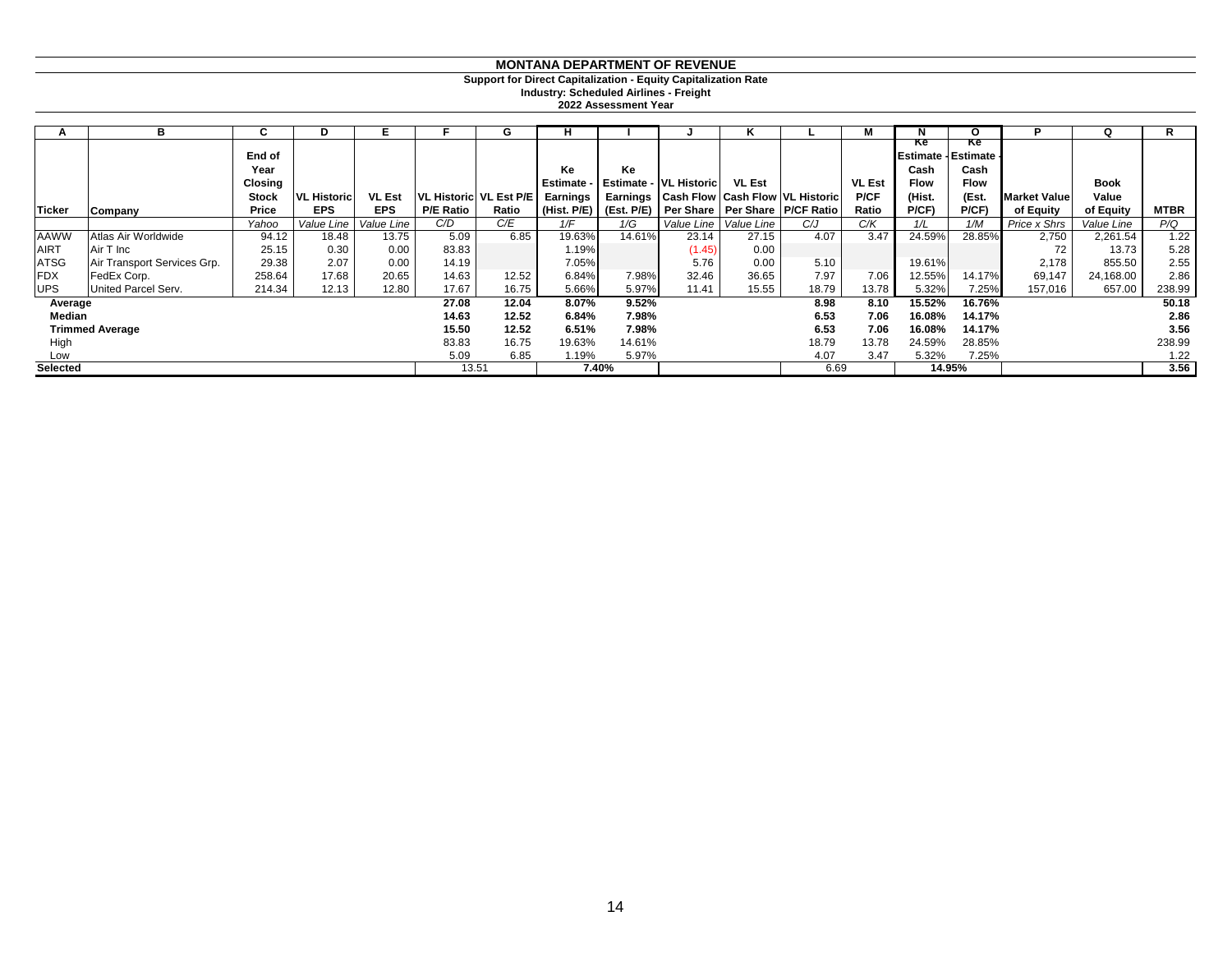# **Support for Direct Capitalization - Debt Capitalization Rate**

**Industry: Scheduled Airlines - Freight**

**2022 Assessment Year**

# *(\$ in Millions)*

| A                    | B                           | C                    | D                    | E.                   |                     | G                   | н                 |                      |             |
|----------------------|-----------------------------|----------------------|----------------------|----------------------|---------------------|---------------------|-------------------|----------------------|-------------|
|                      |                             | <b>Current Year</b>  | <b>Previous Year</b> | <b>Previous Year</b> | <b>Current Year</b> | <b>Current Year</b> | Average           | <b>Current Yield</b> | <b>MTBR</b> |
| <b>Ticker</b>        | Company                     | <b>Interest Exp.</b> | <b>MV LT Debt</b>    | <b>BV LT Debt</b>    | <b>MV LT Debt</b>   | <b>BV LT Debt</b>   | <b>MV LT Debt</b> |                      |             |
|                      |                             | 10-K                 | $10-K$               | 10-K                 | 10-K                | 10-K                | $(D+F)/2$         | (C/H)                | (F/G)       |
| <b>AAWW</b>          | Atlas Air Worldwide         | 107                  | 2,522                | 2,319                | 2,626               | 2,295               | 2,574             | 4.18%                | 1.14        |
| <b>AIRT</b>          | Air T Inc                   | 5                    | 86                   | 86                   | 87                  | 87                  | 87                | 5.34%                | 1.00        |
| <b>ATSG</b>          | Air Transport Services Grp. | 59                   | 1,408                | 1,479                | 1,336               | 1,299               | 1,372             | 4.28%                | 1.03        |
| <b>FDX</b>           | FedEx Corp.                 | 793                  | 23,285               | 22,003               | 23,625              | 20,879              | 23,455            | 3.38%                | 1.13        |
| <b>UPS</b>           | United Parcel Serv.         | 694                  | 28,300               | 24,654               | 25,100              | 21,915              | 26,700            | 2.60%                | 1.15        |
| <b>All Companies</b> |                             | 1,658                |                      |                      | 52,775              | 46,476              | 54,188            | 3.06%                | 1.14        |
| Average              |                             |                      |                      |                      |                     |                     |                   | 3.96%                | 1.09        |
| Median               |                             |                      |                      |                      |                     |                     |                   | 4.18%                | 1.13        |
|                      | <b>Trimmed Average</b>      |                      |                      |                      |                     |                     |                   | 3.95%                | 1.10        |
| High                 |                             |                      |                      |                      |                     |                     |                   | 5.34%                | 1.15        |
| Low                  |                             |                      |                      |                      |                     |                     |                   | 2.60%                | 1.00        |
| <b>Selected</b>      |                             |                      |                      |                      |                     |                     |                   | 4.00%                | 1.10        |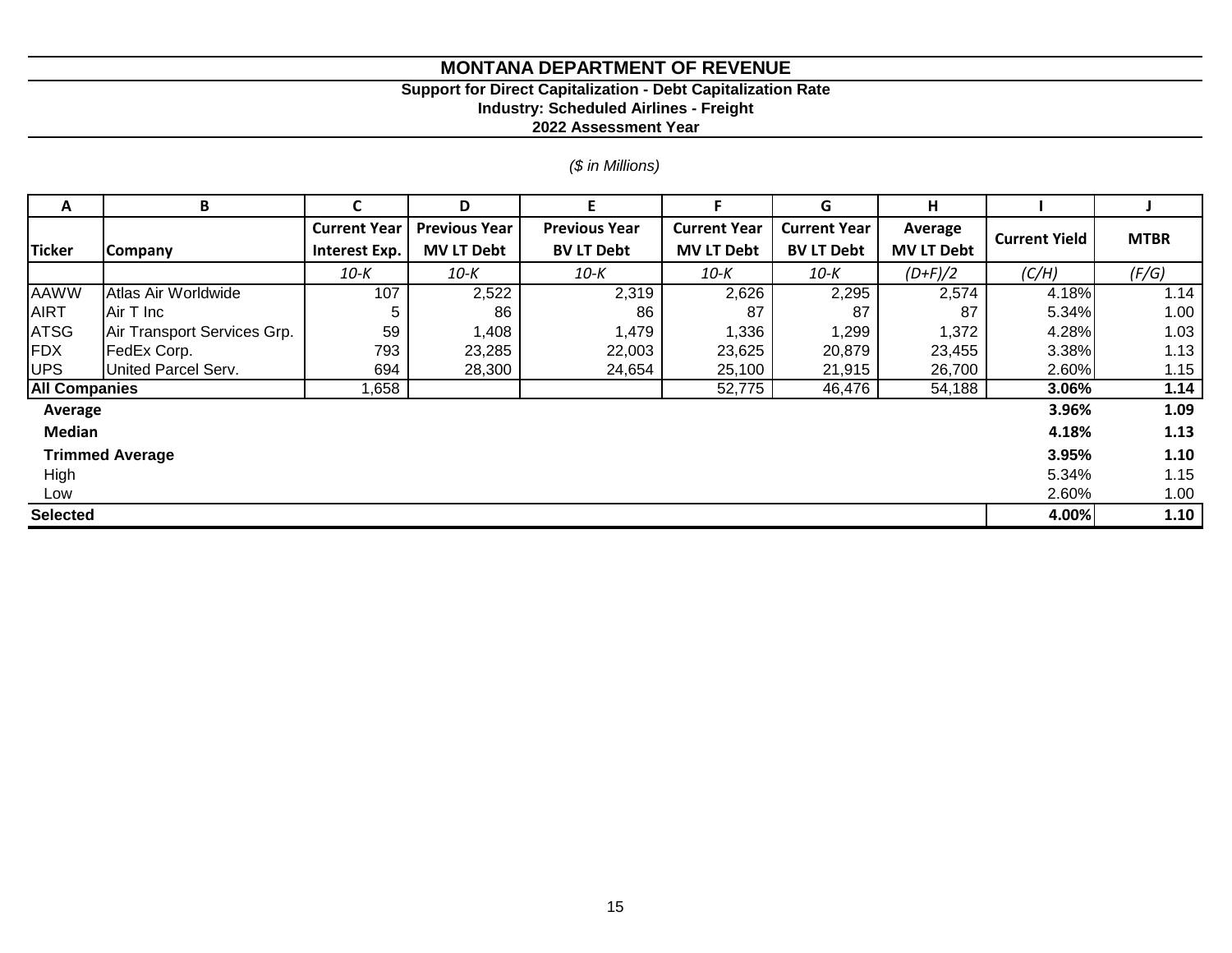**Support of Stock Price - From YAHOO Finance**

**Industry: Scheduled Airlines - Freight**

**2022 Assessment Year**

|               |                             | <b>End of Period Closing Stock Price</b> |        |        |        |        |        |        |        |        |        |        |        |
|---------------|-----------------------------|------------------------------------------|--------|--------|--------|--------|--------|--------|--------|--------|--------|--------|--------|
|               |                             |                                          |        |        |        |        | ŏ      |        | 10     |        | 12     | 13     | 14     |
| A             | в                           |                                          | D      | Е      |        | G      | н.     |        |        | Κ      |        | М      | N      |
|               |                             |                                          |        |        |        |        |        |        |        |        |        |        |        |
| <b>Ticker</b> | Company                     | Jan.                                     | Feb.   | Mar.   | Apr.   | May.   | Jun.   | Jul.   | Aug.   | Sep.   | Oct.   | Nov.   | Dec.   |
| <b>AAWW</b>   | Atlas Air Worldwide         | 51.82                                    | 55.13  | 60.44  | 67.91  | 74.93  | 68.11  | 66.97  | 73.17  | 81.68  | 81.12  | 87.61  | 94.12  |
| <b>AIRT</b>   | Air T Inc                   | 20.4                                     | 24.56  | 23.77  | 22.54  | 23.24  | 24.71  | 30.63  | 34.31  | 28.68  | 27.13  | 26.13  | 25.15  |
| <b>ATSG</b>   | Air Transport Services Grp. | 25.41                                    | 26.54  | 29.26  | 26.32  | 24.84  | 23.23  | 24.2   | 27.39  | 25.81  | 24.89  | 24.69  | 29.38  |
| <b>IFDX</b>   | FedEx Corp.                 | 235.34                                   | 254.5  | 284.04 | 290.31 | 314.81 | 298.33 | 279.95 | 265.69 | 219.29 | 235.53 | 230.37 | 258.64 |
| <b>IUPS</b>   | United Parcel Serv.         | 155                                      | 157.83 | 169.99 | 203.86 | 214.6  | 207.97 | 191.36 | 195.63 | 182.1  | 213.47 | 198.37 | 214.34 |